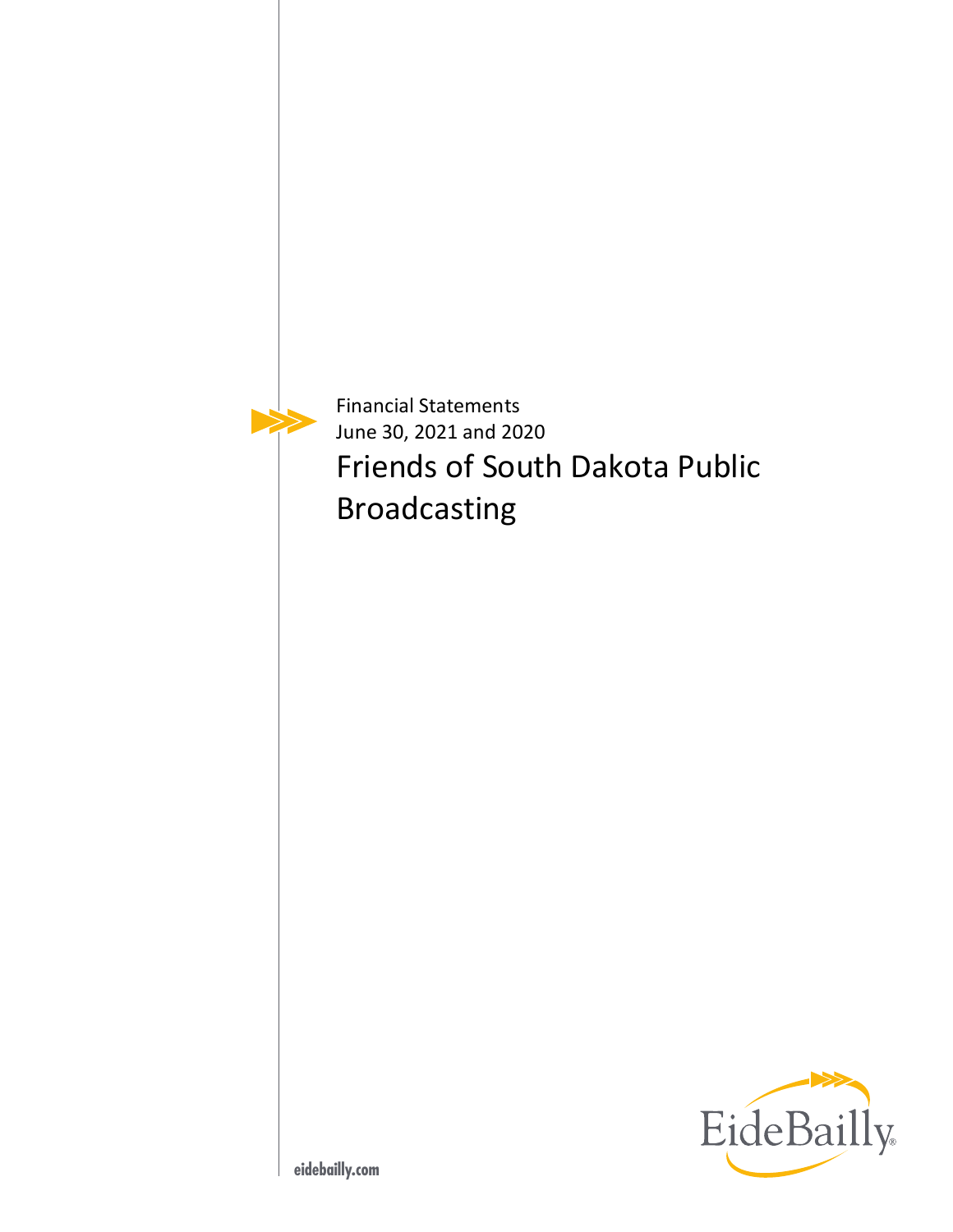| <b>Financial Statements</b> |  |
|-----------------------------|--|
|                             |  |
|                             |  |
|                             |  |
|                             |  |
|                             |  |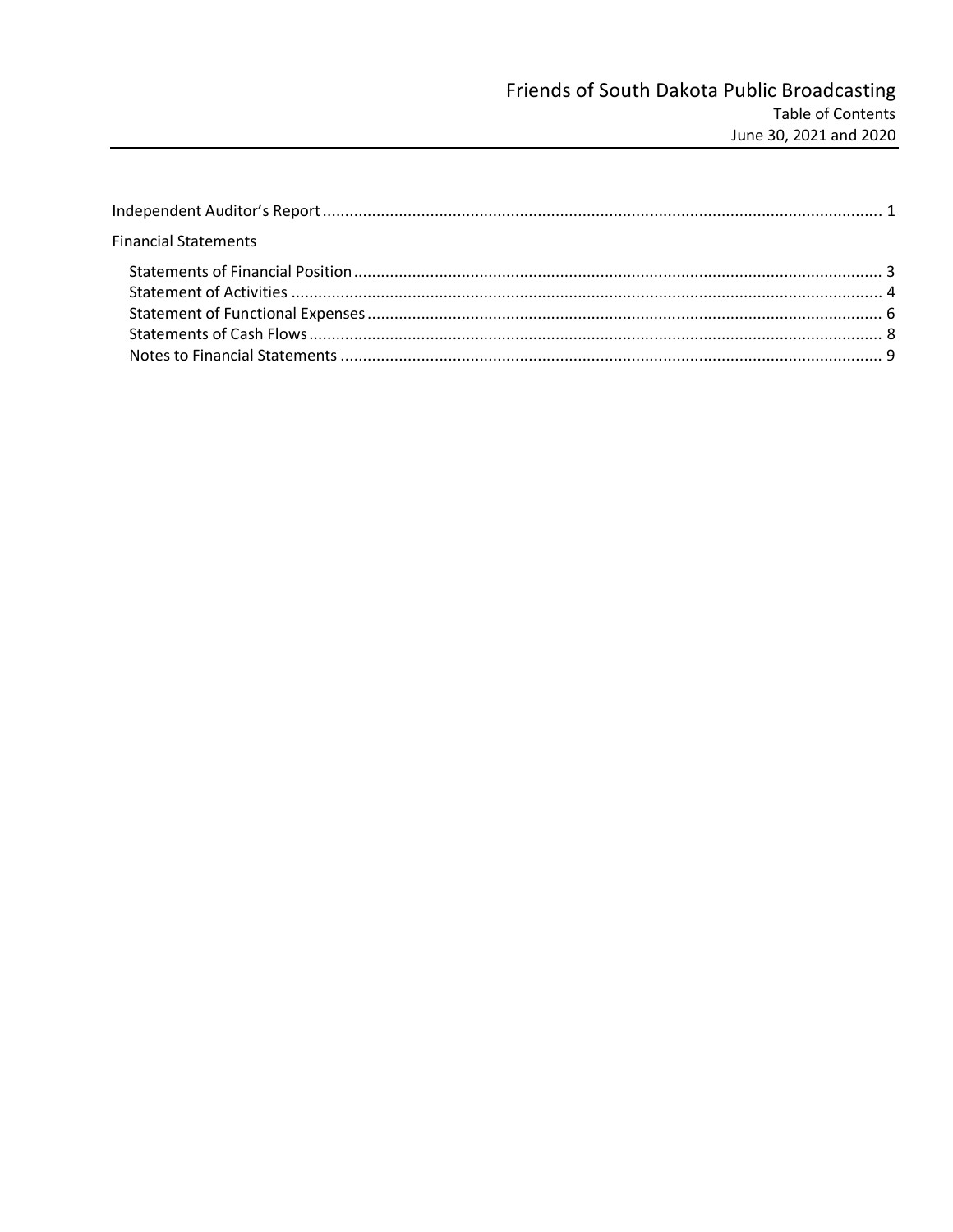

**CPAs & BUSINESS ADVISORS** 

#### **Independent Auditor's Report**

The Board of Directors Friends of South Dakota Public Broadcasting Sioux Falls, South Dakota

#### **Report on the Financial Statements**

We have audited the accompanying financial statements of Friends of South Dakota Public Broadcasting (the Organization) which comprise the statements of financial position as of June 30, 2021, and the related statements of activities, functional expenses, and cash flows for the year then ended, and the related notes to the financial statements.

#### **Management's Responsibility for the Financial Statements**

Management is responsible for the preparation and fair presentation of these financial statements in accordance with accounting principles generally accepted in the United States of America; this includes the design, implementation, and maintenance of internal control relevant to the preparation and fair presentation of financial statements that are free from material misstatement, whether due to fraud or error.

## **Auditor's Responsibility**

Our responsibility is to express an opinion on these financial statements based on our audit. We conducted our audit in accordance with auditing standards generally accepted in the United States of America. Those standards require that we plan and perform the audit to obtain reasonable assurance about whether the financial statements are free from material misstatement.

An audit involves performing procedures to obtain audit evidence about the amounts and disclosures in the financial statements. The procedures selected depend on the auditor's judgment, including the assessment of the risks of material misstatement of the financial statements, whether due to fraud or error. In making those risk assessments, the auditor considers internal control relevant to the entity's preparation and fair presentation of the financial statements in order to design audit procedures that are appropriate in the circumstances, but not for the purpose of expressing an opinion on the effectiveness of the entity's internal control. Accordingly, we express no such opinion. An audit also includes evaluating the appropriateness of accounting policies used and the reasonableness of significant accounting estimates made by management, as well as evaluating the overall presentation of the financial statements.

We believe that the audit evidence we have obtained is sufficient and appropriate to provide a basis for our audit opinion.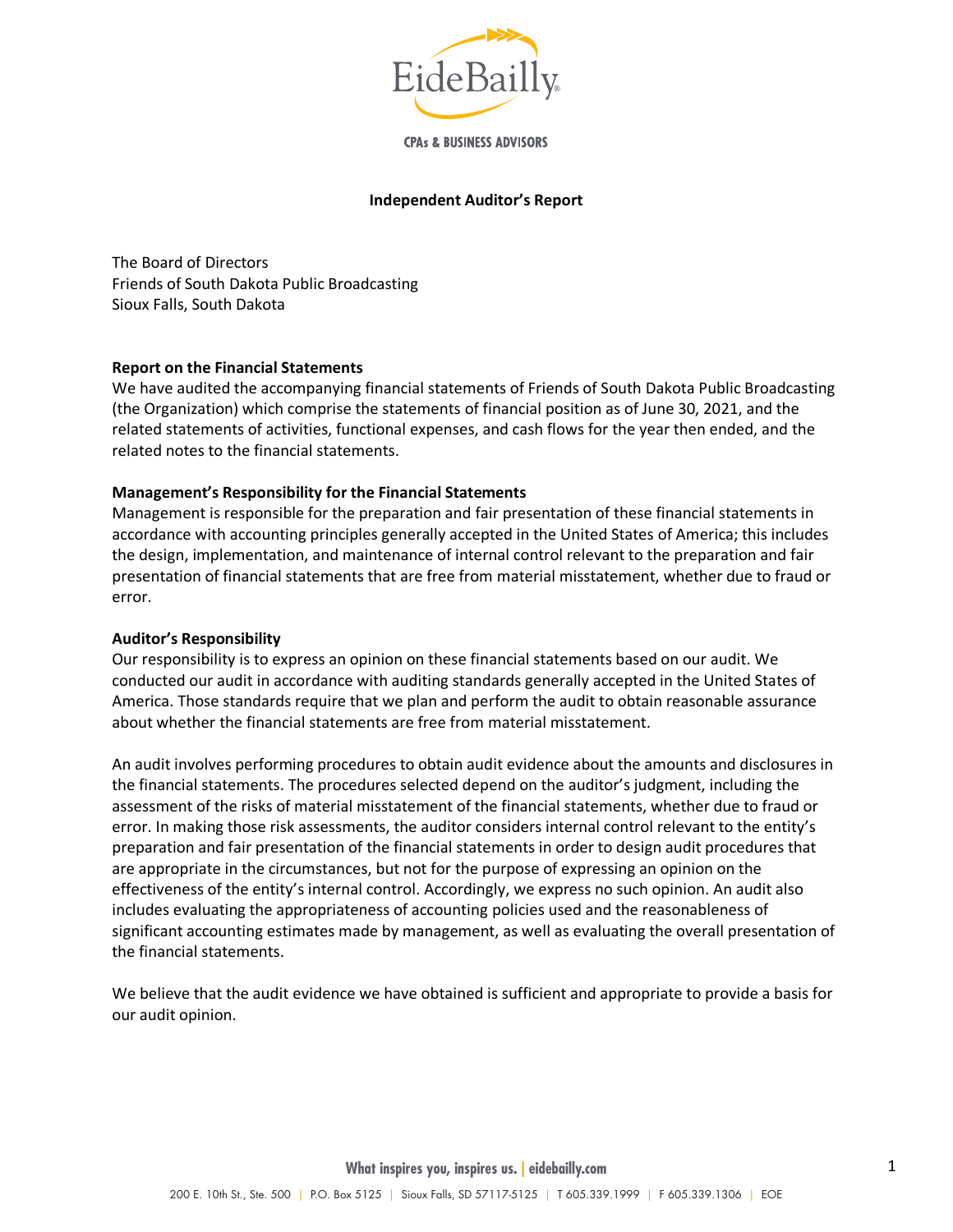## **Opinion**

In our opinion, the financial statements referred to above present fairly, in all material respects, the financial position of Friends of South Dakota Public Broadcasting as of June 30, 2021, and the changes in its net assets and its cash flows for the year then ended in accordance with accounting principles generally accepted in the United States of America.

## **Correction of Error**

The financial statements of the Organization as of and for the year ended June 30, 2020 were audited by other auditors, whose report dated October 26, 2020, expressed an unmodified opinion on those statements. As discussed in Note 11 to the financial statements, the Organization identified errors in its 2020 financial statements relating to:

- Promises to give with multiyear pledges due in future years were reclassified from current assets to other assets and from net assets without restrictions to nets assets with restrictions correcting an understatement of net assets with restrictions and an overstatement of net assets without restrictions;
- A portion of a commingled community foundation fund that included donor contributions received directly by the community foundation was removed as an asset of the Organization correcting an overstatement of beneficial interest in assets held by community foundations;
- Leasehold improvements paid for and expensed by the Organization in prior years was capitalized correcting an understatement of property and equipment, and;
- A portion of underwriting contracts in which the performance obligation had not yet been delivered were recognized as deferred revenue correcting an understatement of deferred revenue.

In addition, the Organization identified material reclassifications in the statement of functional expenses between program services and fundraising that had no impact to changes in net assets. Board designated investments were reclassified from current assets to assets limited as to use on the statement of financial position. In addition, there was an overstatement in revenue and expenses relating to salaries and rent reimbursed by South Dakota Public Broadcasting. Accordingly, the 2020 financial statements have been restated to correct these errors. The other auditors reported on the 2020 financial statements before the restatement.

As part of our audit of the 2021 financial statements, we also audited the adjustments described in Note 11 that were applied to restate the 2020 financial statements. In our opinion, such adjustments are appropriate and have been properly applied. We were not engaged to audit, review or apply any procedures to the 2020 financial statements of the Organization other than with respect to the adjustments and, accordingly, we do not express an opinion or any other form of assurance on the 2020 financial statements as a whole.

Gide Sailly LLP

Sioux Falls, South Dakota December 15, 2021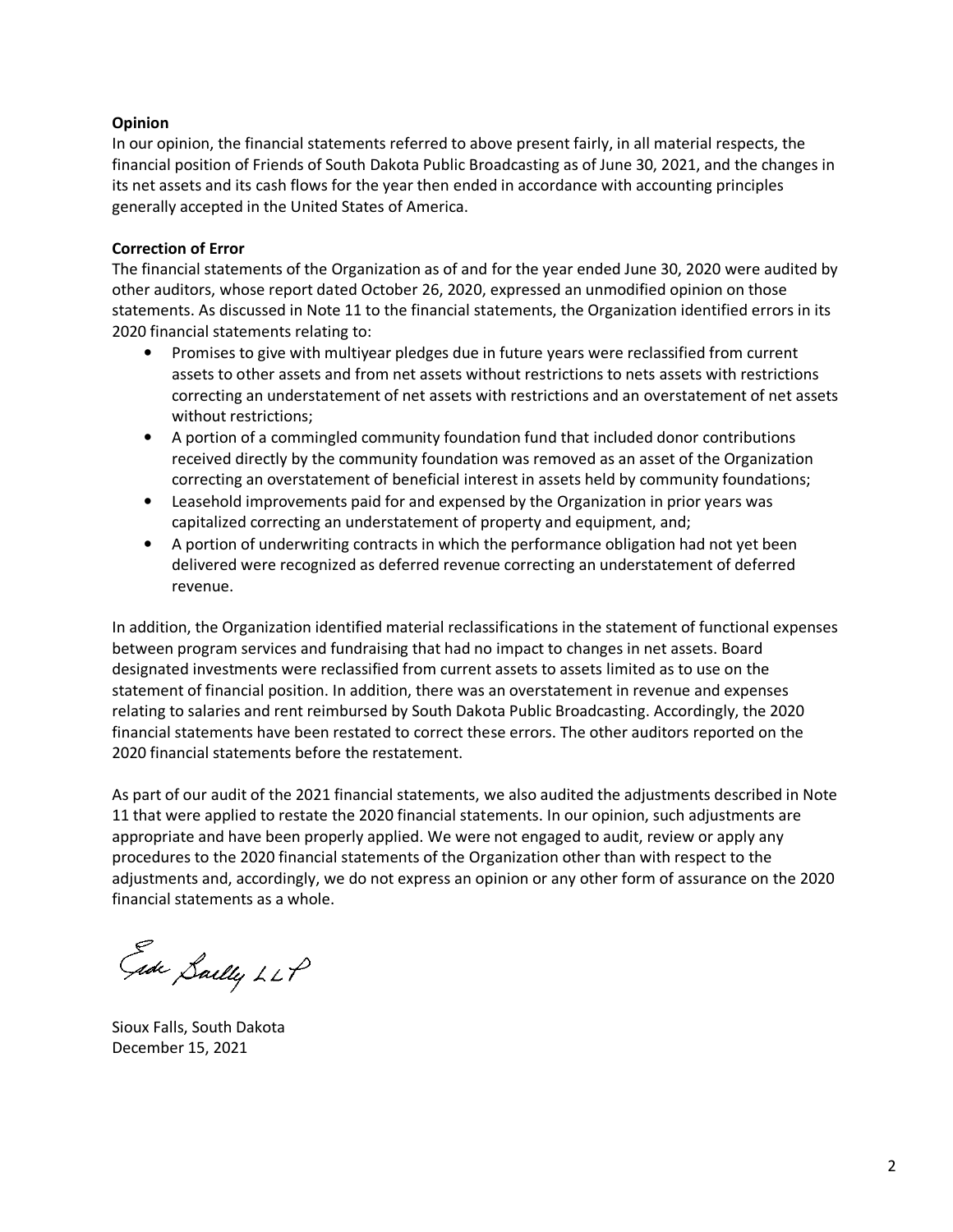|                                                                                                                                                      | 2021                                         | 2020                                       |
|------------------------------------------------------------------------------------------------------------------------------------------------------|----------------------------------------------|--------------------------------------------|
|                                                                                                                                                      |                                              | (Restated)                                 |
| Assets                                                                                                                                               |                                              |                                            |
| <b>Current Assets</b><br>Cash and cash equivalents<br>Underwriting receivables<br>Promises to give<br>Prepaid expenses                               | \$<br>377,762<br>67,053<br>306,811<br>31,230 | \$<br>160,869<br>41,512<br>242,727<br>284  |
| <b>Total current assets</b>                                                                                                                          | 782,856                                      | 445,392                                    |
| Assets Limited as to Use<br>Investments                                                                                                              | 2,031,678                                    | 1,463,127                                  |
| Property and Equipment<br>Leasehold improvements<br>Furniture and equipment<br>Accumulated depreciation<br>Total property and equipment              | 406,475<br>60,111<br>(156, 551)<br>310,035   | 406,475<br>52,611<br>(129, 390)<br>329,696 |
| <b>Other Assets</b><br>Promises to give, net of current portion<br>Beneficial interest in assets held by community foundations                       | 266,828<br>3,735,380                         | 325,175<br>2,957,968                       |
| Total other assets                                                                                                                                   | 4,002,208                                    | 3,283,143                                  |
|                                                                                                                                                      | 7,126,777                                    | 5,521,358<br>\$                            |
| Liabilities and Net Assets                                                                                                                           |                                              |                                            |
| <b>Current Liabilities</b><br>Accounts payable and accrued liabilities<br>Deferred revenue<br>Refundable advance - Paycheck Protection Program (PPP) | \$<br>66,663<br>68,314                       | \$<br>110,818<br>97,820<br>125,900         |
| <b>Total current liabilities</b>                                                                                                                     | 134,977                                      | 334,538                                    |
| <b>Net Assets</b><br>Without donor restrictions<br>Undesignated<br>Designated by the Board for endowment                                             | 794,368<br>2,031,678                         | 211,587<br>1,463,127                       |
| With donor restrictions<br>Perpetual in nature<br>Time-restricted for future periods                                                                 | 2,826,046<br>3,735,380<br>430,374            | 1,674,714<br>2,957,968<br>554,138          |
|                                                                                                                                                      | 4,165,754                                    | 3,512,106                                  |
| Total net assets                                                                                                                                     | 6,991,800                                    | 5,186,820                                  |
|                                                                                                                                                      | \$<br>7,126,777                              | \$<br>5,521,358                            |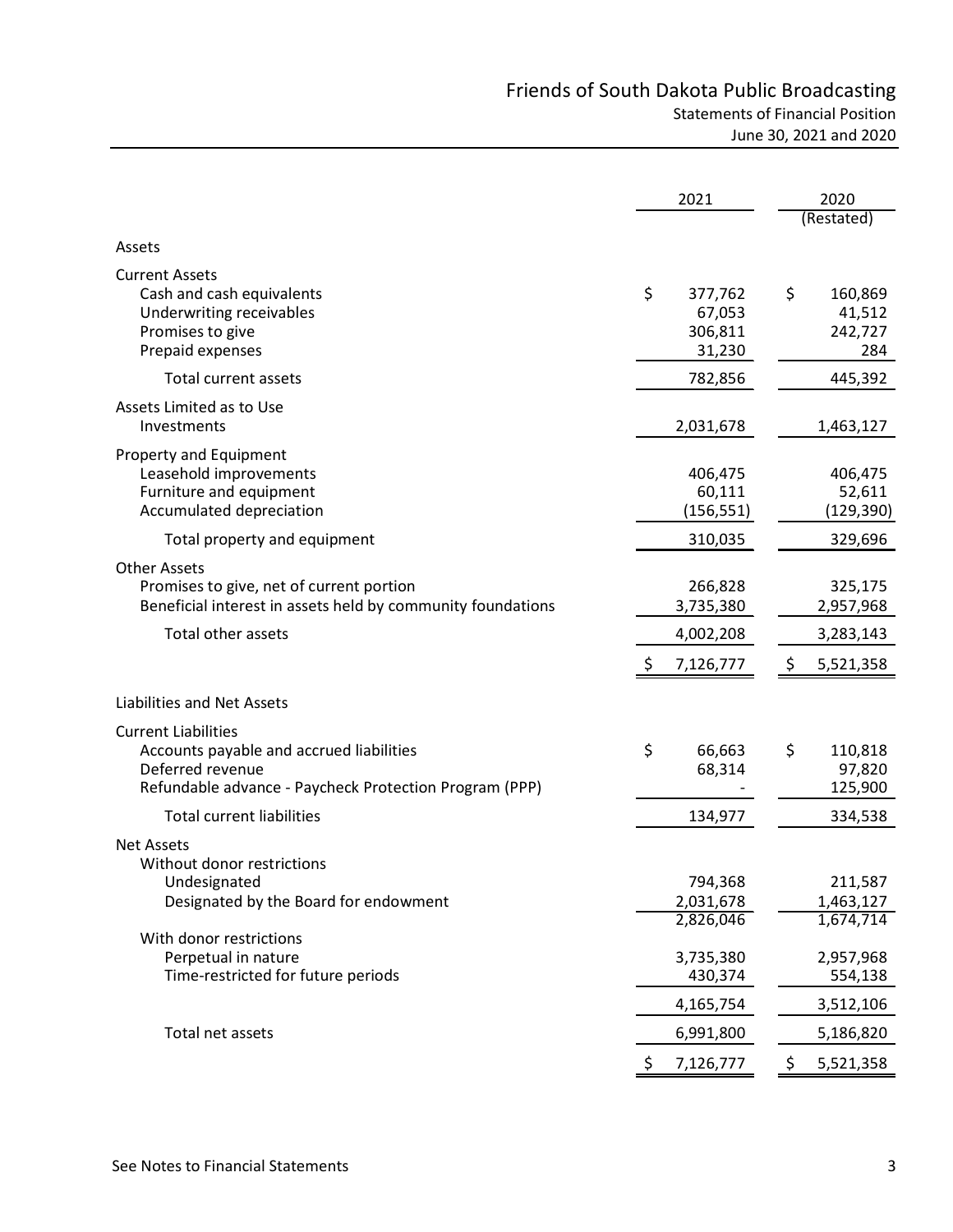# Friends of South Dakota Public Broadcasting Statement of Activities Year Ended June 30, 2021

|                                                 | 2021 |                      |    |                   |    |                    |
|-------------------------------------------------|------|----------------------|----|-------------------|----|--------------------|
|                                                 |      | <b>Without Donor</b> |    | <b>With Donor</b> |    |                    |
|                                                 |      | Restrictions         |    | Restrictions      |    | Total              |
| Revenue and Other Support                       |      |                      |    |                   |    |                    |
| Membership contributions                        | \$   | 2,438,865            | \$ | 93,850            | \$ | 2,532,715          |
| Grants, gifts, and donations                    |      | 714,040              |    |                   |    | 714,040            |
| Underwriting<br>Net investment return           |      | 806,891<br>205,956   |    |                   |    | 806,891<br>205,956 |
| Change in value of beneficial interests in      |      |                      |    |                   |    |                    |
| assets held by community foundations            |      |                      |    | 786,704           |    | 786,704            |
| Contribution in the form of Paycheck Protection |      |                      |    |                   |    |                    |
| Program (PPP) loan forgiveness                  |      | 125,900              |    |                   |    | 125,900            |
| Miscellaneous                                   |      | 7,649                |    |                   |    | 7,649              |
| Net assets released from restrictions           |      | 226,906              |    | (226, 906)        |    |                    |
| Total revenue and other support                 |      | 4,526,207            |    | 653,648           |    | 5,179,855          |
| Expenses                                        |      |                      |    |                   |    |                    |
| Program services expenses                       |      | 1,805,838            |    |                   |    | 1,805,838          |
| Supporting services expenses                    |      |                      |    |                   |    |                    |
| Management and general                          |      | 215,955              |    |                   |    | 215,955            |
| Fundraising                                     |      | 1,353,082            |    |                   |    | 1,353,082          |
| Total supporting services expenses              |      | 1,569,037            |    |                   |    | 1,569,037          |
| Total expenses                                  |      | 3,374,875            |    |                   |    | 3,374,875          |
| Change in Net Assets                            |      | 1,151,332            |    | 653,648           |    | 1,804,980          |
| Net Assets, Beginning of Year                   |      | 1,674,714            |    | 3,512,106         |    | 5,186,820          |
| Net Assets, End of Year                         |      | 2,826,046            | \$ | 4,165,754         | Ş  | 6,991,800          |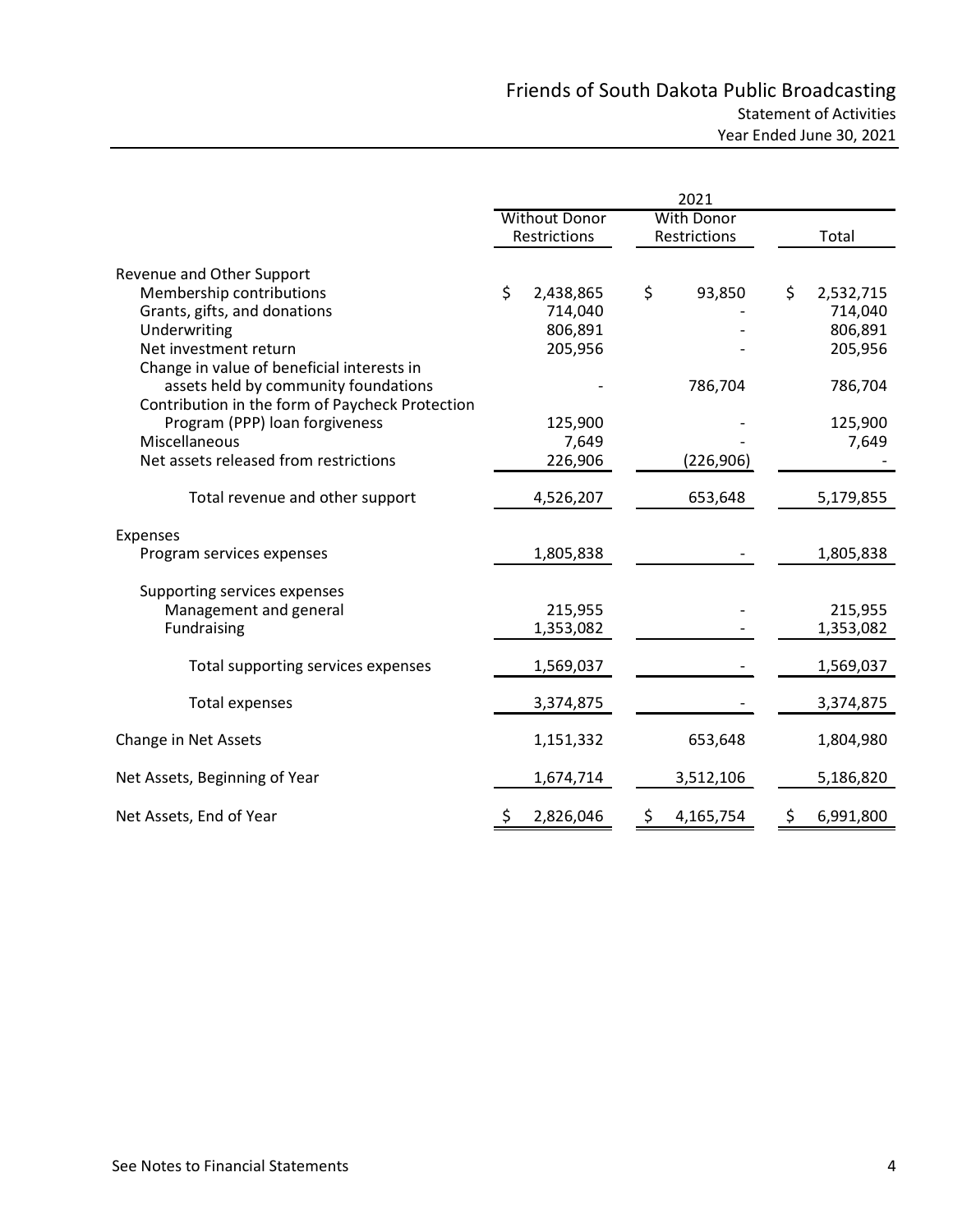|                                            | 2020 (Restated)      |                   |                 |  |  |
|--------------------------------------------|----------------------|-------------------|-----------------|--|--|
|                                            | <b>Without Donor</b> | <b>With Donor</b> |                 |  |  |
|                                            | Restrictions         | Restrictions      | Total           |  |  |
|                                            |                      |                   |                 |  |  |
| Revenue and Other Support                  |                      |                   |                 |  |  |
| Membership contributions                   | \$<br>2,015,766      | \$<br>410,188     | \$<br>2,425,954 |  |  |
| Grants, gifts, and donations               | 321,489              | 59,597            | 381,086         |  |  |
| Underwriting                               | 663,642              |                   | 663,642         |  |  |
| Net investment return                      | 23,886               |                   | 23,886          |  |  |
| Change in value of beneficial interests in |                      |                   |                 |  |  |
| assets held by community foundations       |                      | 106,092           | 106,092         |  |  |
| Special events, net                        | 19,090               |                   | 19,090          |  |  |
| Miscellaneous                              | 12,760               |                   | 12,760          |  |  |
| Net assets released from restrictions      | 43,000               | (43,000)          |                 |  |  |
| Total revenue and other support            | 3,099,633            | 532,877           | 3,632,510       |  |  |
| Expenses                                   |                      |                   |                 |  |  |
| Program services expenses                  | 1,624,336            |                   | 1,624,336       |  |  |
| Supporting services expenses               |                      |                   |                 |  |  |
| Management and general                     | 187,338              |                   | 187,338         |  |  |
| Fundraising                                | 1,512,928            |                   | 1,512,928       |  |  |
| Total supporting services expenses         | 1,700,266            |                   | 1,700,266       |  |  |
| Total expenses                             | 3,324,602            |                   | 3,324,602       |  |  |
| Change in Net Assets                       | (224, 969)           | 532,877           | 307,908         |  |  |
| Net Assets, Beginning of Year              |                      |                   |                 |  |  |
| As previously reported                     | 1,830,307            | 2,919,191         | 4,749,498       |  |  |
| Prior period adjustment                    | 69,376               | 60,038            | 129,414         |  |  |
| As restated                                | 1,899,683            | 2,979,229         | 4,878,912       |  |  |
| Net Assets, End of Year                    | 1,674,714<br>\$      | 3,512,106<br>\$   | 5,186,820<br>\$ |  |  |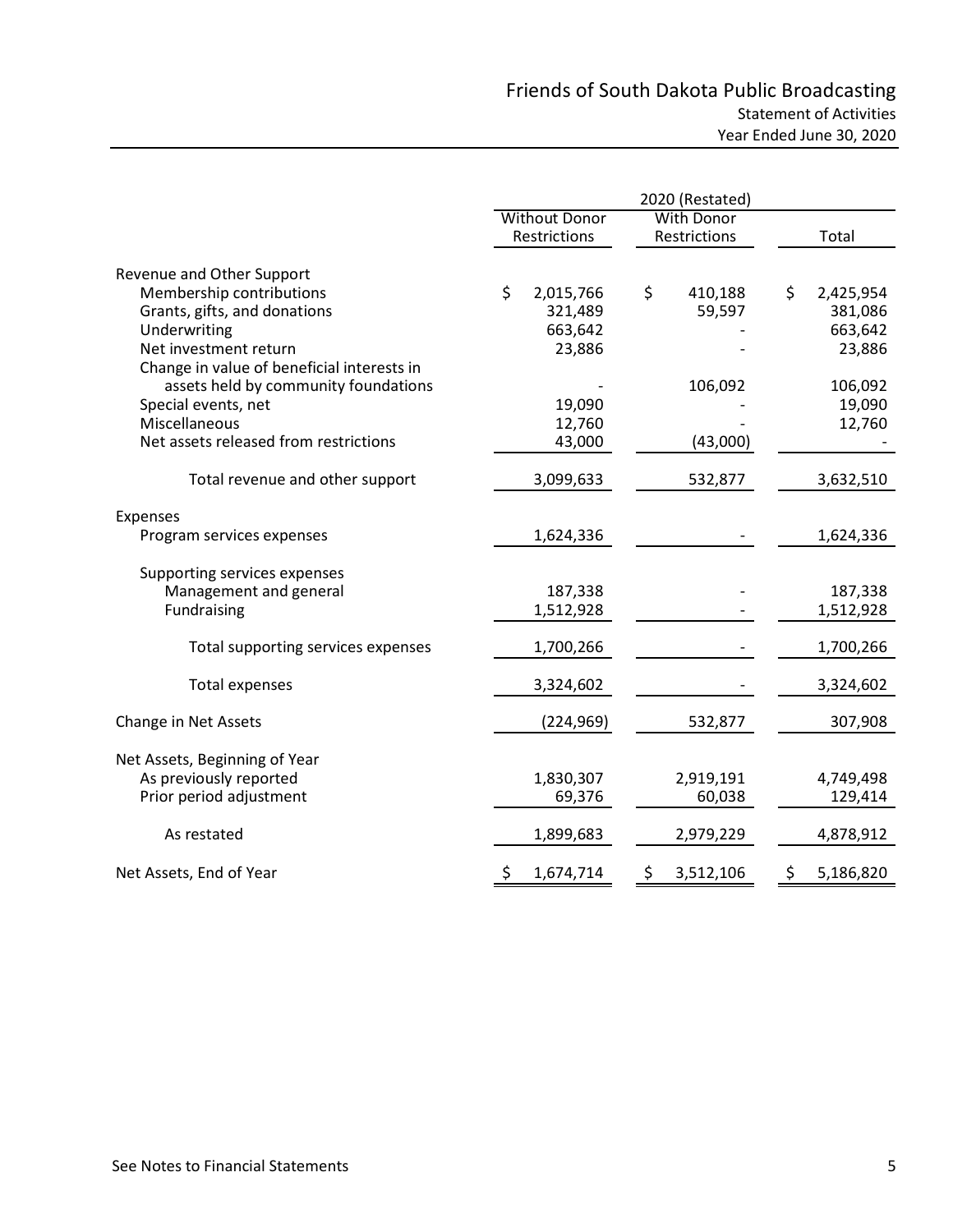# Friends of South Dakota Public Broadcasting Statement of Functional Expenses Year Ended June 30, 2021

|                                   | Program                |                          | Fundraising<br>Management |    |            |    |                     |    |                     |    |           |    |           |  |
|-----------------------------------|------------------------|--------------------------|---------------------------|----|------------|----|---------------------|----|---------------------|----|-----------|----|-----------|--|
|                                   | <b>Supporting SDPB</b> |                          | and General               |    | Membership |    | <b>Major Giving</b> |    | <b>Underwriting</b> |    | Total     |    | Total     |  |
|                                   |                        |                          |                           |    |            |    |                     |    |                     |    |           |    |           |  |
| Salaries                          | \$                     | $\overline{\phantom{0}}$ | \$<br>50,153              | \$ | 229,919    | \$ | 192,282             | Ŝ. | 127,815             | \$ | 550,016   | \$ | 600,169   |  |
| Employee benefits                 |                        |                          | 18,381                    |    | 53,973     |    | 45,670              |    | 20,242              |    | 119,885   |    | 138,266   |  |
| Travel                            |                        |                          | 7,166                     |    | 186        |    | 7,195               |    | 5,393               |    | 12,774    |    | 19,940    |  |
| Dues and subscriptions            |                        |                          | 5,884                     |    | 4,060      |    |                     |    |                     |    | 4,060     |    | 9,944     |  |
| Meetings                          |                        |                          | 6,544                     |    | 3,739      |    | 13,625              |    | 1,054               |    | 18,418    |    | 24,962    |  |
| Contract services                 |                        |                          | 7,856                     |    |            |    | 35,435              |    |                     |    | 35,435    |    | 43,291    |  |
| Office supplies                   |                        |                          | 24,132                    |    | 38,699     |    | 11,509              |    | 7,242               |    | 57,450    |    | 81,582    |  |
| Insurance                         |                        |                          | 12,855                    |    |            |    |                     |    |                     |    |           |    | 12,855    |  |
| Postage                           |                        |                          | 686                       |    | 19,878     |    |                     |    | 808                 |    | 20,686    |    | 21,372    |  |
| Telephone                         |                        |                          | 5,343                     |    | 30,241     |    | 959                 |    | 714                 |    | 31,914    |    | 37,257    |  |
| Professional services             |                        |                          | 64,558                    |    |            |    |                     |    |                     |    |           |    | 64,558    |  |
| Occupancy                         |                        |                          | 656                       |    | 106,323    |    | 1,970               |    | 1,313               |    | 109,606   |    | 110,262   |  |
| Advertising and promotion         |                        |                          | 1,276                     |    |            |    | 150                 |    | 2,959               |    | 3,109     |    | 4,385     |  |
| Direct mail                       |                        |                          |                           |    | 211,494    |    |                     |    |                     |    | 211,494   |    | 211,494   |  |
| Telemarketing                     |                        |                          |                           |    | 76,437     |    |                     |    |                     |    | 76,437    |    | 76,437    |  |
| Membership recognition            |                        |                          | 10,052                    |    | 4,370      |    | 12,067              |    | 1,185               |    | 17,622    |    | 27,674    |  |
| <b>Bank fees</b>                  |                        |                          | 117                       |    | 55,340     |    |                     |    |                     |    | 55,340    |    | 55,457    |  |
| Depreciation                      |                        |                          | 296                       |    | 25,383     |    | 889                 |    | 593                 |    | 26,865    |    | 27,161    |  |
| Other                             |                        |                          |                           |    | 34         |    | 1,937               |    |                     |    | 1,971     |    | 1,971     |  |
| Contributions to South Dakota     |                        |                          |                           |    |            |    |                     |    |                     |    |           |    |           |  |
| <b>Public Broadcasting (SDPB)</b> |                        |                          |                           |    |            |    |                     |    |                     |    |           |    |           |  |
| Direct                            | 1,352,746              |                          |                           |    |            |    |                     |    |                     |    |           |    | 1,352,746 |  |
| Indirect                          | 453,092                |                          |                           |    |            |    |                     |    |                     |    |           |    | 453,092   |  |
|                                   | 1,805,838              |                          | 215,955                   |    | 860,076    |    | 323,688             |    | 169,318             | Ş  | 1,353,082 |    | 3,374,875 |  |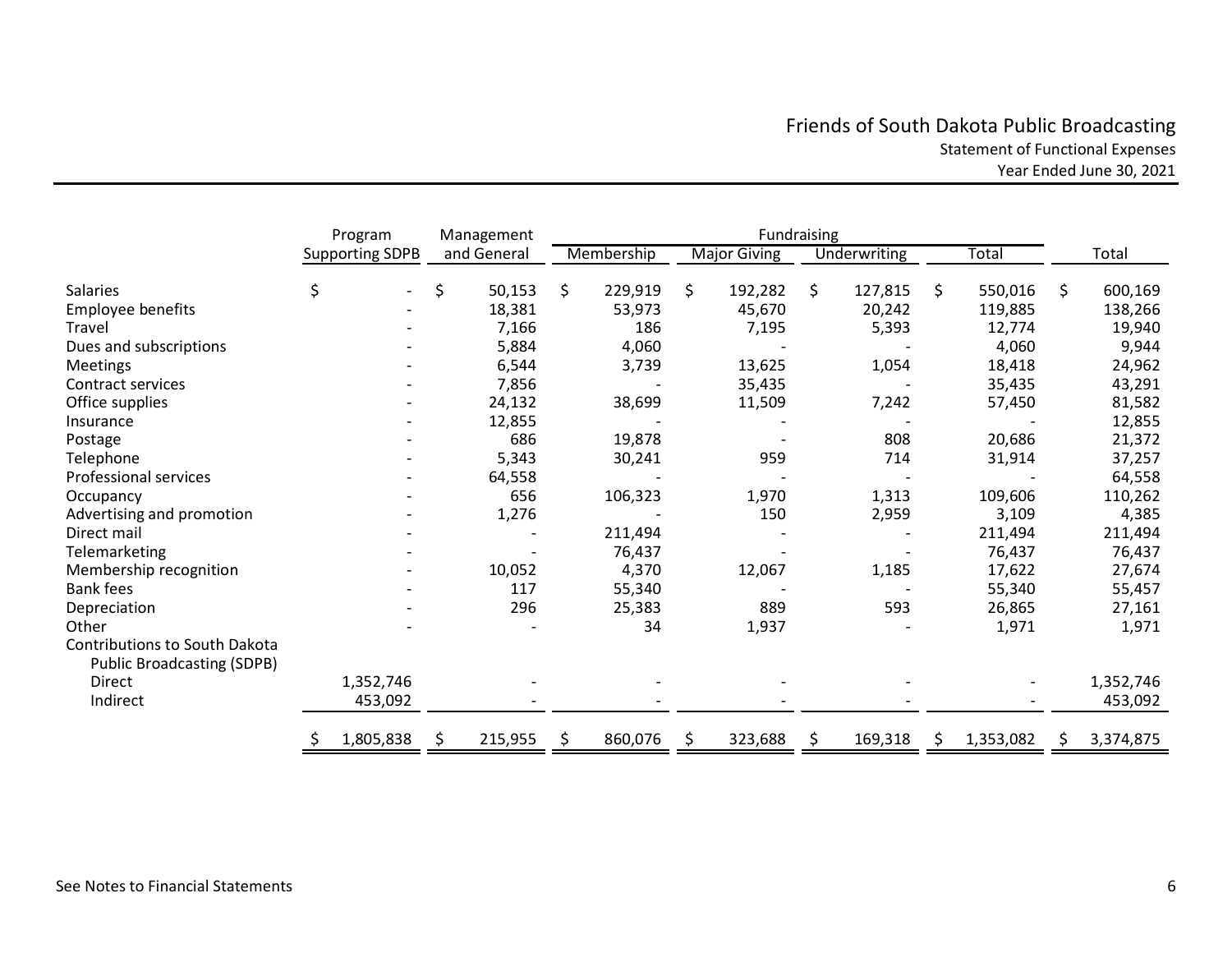# Friends of South Dakota Public Broadcasting Restated Statement of Functional Expenses - Restated Year Ended June 30, 2020

|                                                                           | Program                |                          | General and    |         | Fundraising |            |    |                     |    |                     |    |           |               |  |  |  |  |
|---------------------------------------------------------------------------|------------------------|--------------------------|----------------|---------|-------------|------------|----|---------------------|----|---------------------|----|-----------|---------------|--|--|--|--|
|                                                                           | <b>Supporting SDPB</b> |                          | Administrative |         |             | Membership |    | <b>Major Giving</b> |    | <b>Underwriting</b> |    | Total     | Total         |  |  |  |  |
| <b>Salaries</b>                                                           | \$                     | $\overline{\phantom{a}}$ | \$             | 44,264  | \$          | 258,698    | \$ | 160,885             | \$ | 137,635             | \$ | 557,218   | \$<br>601,482 |  |  |  |  |
| Employee benefits                                                         |                        |                          |                | 8,921   |             | 58,787     |    | 34,368              |    | 30,652              |    | 123,807   | 132,728       |  |  |  |  |
| Travel                                                                    |                        |                          |                | 3,322   |             | 5,581      |    | 8,837               |    | 5,920               |    | 20,338    | 23,660        |  |  |  |  |
| Dues and subscriptions                                                    |                        |                          |                | 1,780   |             | 4,150      |    |                     |    | 2,000               |    | 6,150     | 7,930         |  |  |  |  |
| Meetings                                                                  |                        |                          |                | 13,729  |             | 5,629      |    | 27,587              |    | 585                 |    | 33,801    | 47,530        |  |  |  |  |
| Contract services                                                         |                        |                          |                | 3,290   |             | 281        |    | 122,170             |    |                     |    | 122,451   | 125,741       |  |  |  |  |
| Office supplies                                                           |                        |                          |                | 18,154  |             | 38,068     |    | 5,501               |    | 3,493               |    | 47,062    | 65,216        |  |  |  |  |
| Training and development                                                  |                        |                          |                |         |             | 685        |    |                     |    |                     |    | 685       | 685           |  |  |  |  |
| Insurance                                                                 |                        |                          |                | 9,044   |             |            |    |                     |    |                     |    |           | 9,044         |  |  |  |  |
| Postage                                                                   |                        |                          |                | 138     |             | 16,901     |    |                     |    | 310                 |    | 17,211    | 17,349        |  |  |  |  |
| Telephone                                                                 |                        |                          |                | 5,434   |             | 22,702     |    | 1,611               |    | 2,107               |    | 26,420    | 31,854        |  |  |  |  |
| <b>Professional services</b>                                              |                        |                          |                | 66,197  |             |            |    |                     |    |                     |    |           | 66,197        |  |  |  |  |
| Occupancy                                                                 |                        |                          |                | 727     |             | 125,292    |    | 2,180               |    | 1,453               |    | 128,925   | 129,652       |  |  |  |  |
| Advertising and promotion                                                 |                        |                          |                | 9,132   |             |            |    | 280                 |    | 1,127               |    | 1,407     | 10,539        |  |  |  |  |
| Direct mail                                                               |                        |                          |                |         |             | 213,237    |    |                     |    |                     |    | 213,237   | 213,237       |  |  |  |  |
| Telemarketing                                                             |                        |                          |                |         |             | 102,626    |    |                     |    |                     |    | 102,626   | 102,626       |  |  |  |  |
| Membership recognition                                                    |                        |                          |                | 2,911   |             | 2,543      |    | 5,920               |    |                     |    | 8,463     | 11,374        |  |  |  |  |
| <b>Bank fees</b>                                                          |                        |                          |                |         |             | 62,467     |    |                     |    |                     |    | 62,467    | 62,467        |  |  |  |  |
| Depreciation                                                              |                        |                          |                | 295     |             | 25,326     |    | 886                 |    | 591                 |    | 26,803    | 27,098        |  |  |  |  |
| Other                                                                     |                        |                          |                |         |             |            |    |                     |    | 13,857              |    | 13,857    | 13,857        |  |  |  |  |
| <b>Contributions to South Dakota</b><br><b>Public Broadcasting (SDPB)</b> |                        |                          |                |         |             |            |    |                     |    |                     |    |           |               |  |  |  |  |
| Direct                                                                    | 1,206,556              |                          |                |         |             |            |    |                     |    |                     |    |           | 1,206,556     |  |  |  |  |
| Indirect                                                                  | 417,780                |                          |                |         |             |            |    |                     |    |                     |    |           | 417,780       |  |  |  |  |
|                                                                           | 1,624,336              |                          | \$             | 187,338 |             | 942,973    | \$ | 370,225             |    | 199,730             | \$ | 1,512,928 | 3,324,602     |  |  |  |  |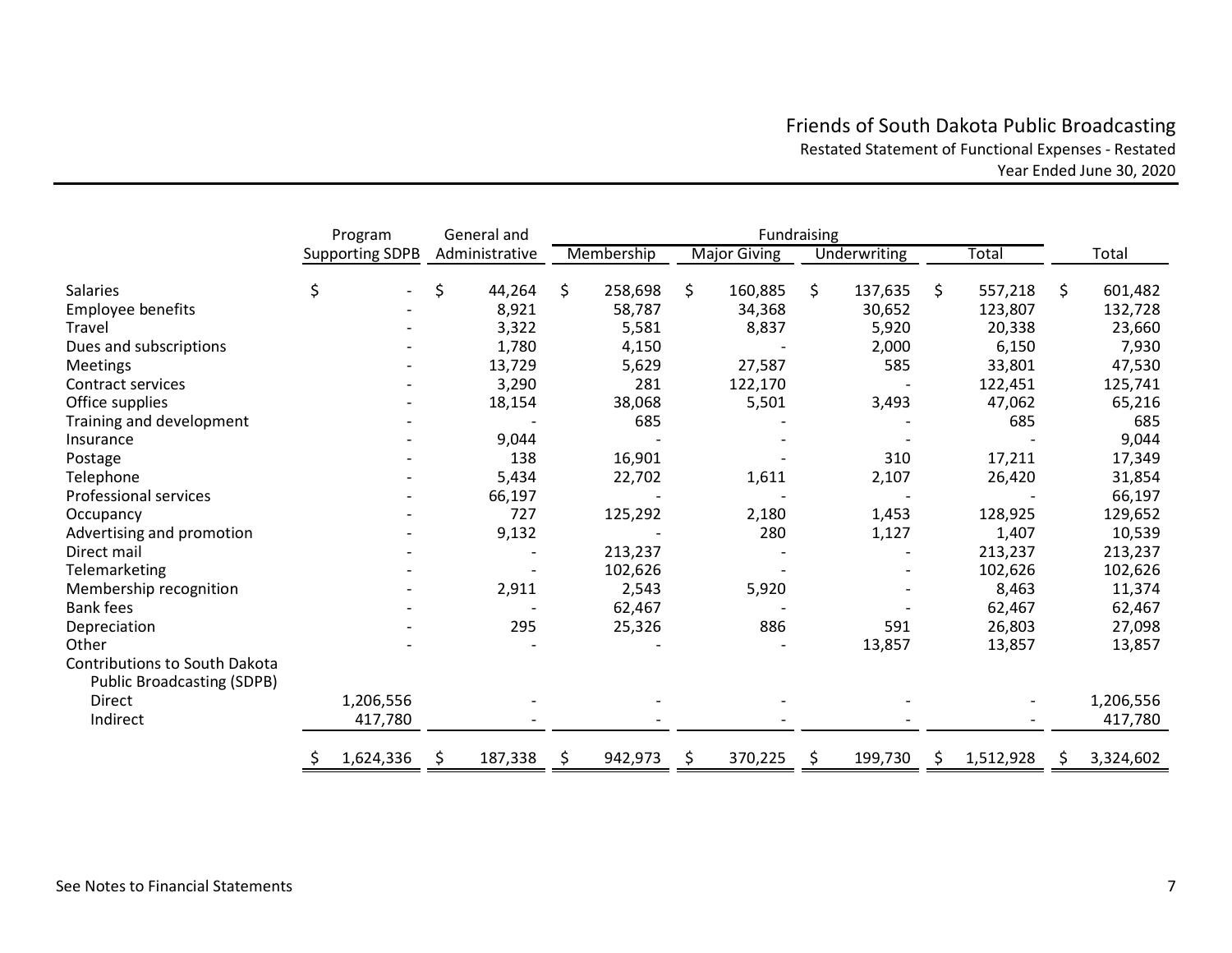# Friends of South Dakota Public Broadcasting Statements of Cash Flows

Years Ended June 30, 2021 and 2020

|                                                                                                                                                                                                            |     | 2021                                           | 2020<br>(Restated)                      |
|------------------------------------------------------------------------------------------------------------------------------------------------------------------------------------------------------------|-----|------------------------------------------------|-----------------------------------------|
| <b>Operating Activities</b><br>Change in net assets<br>Adjustments to reconcile change in net assets                                                                                                       | \$  | 1,804,980                                      | \$<br>307,908                           |
| to net cash used from operating activities<br>Depreciation<br>Realized and unrealized (gains) losses on investments<br>Change in value of beneficial interests in assets held by                           |     | 27,161<br>(192, 332)                           | 27,098<br>3,481                         |
| community foundations<br>Contribution in the form of PPP loan forgiveness<br>Changes in operating assets and liabilities                                                                                   |     | (786, 704)<br>(125,900)                        | (106, 092)                              |
| Underwriting receivables<br>Promises to give<br>Prepaid expenses<br>Accounts payable and accrued liabilities                                                                                               |     | (25, 541)<br>(5,737)<br>(30, 946)<br>(44, 155) | 108,609<br>(41, 910)<br>(284)<br>40,385 |
| Deferred revenue<br>Proceeds from PPP loan                                                                                                                                                                 |     | (29, 506)                                      | (25, 476)<br>125,900                    |
| Net Cash from Operating Activities                                                                                                                                                                         |     | 591,320                                        | 439,619                                 |
| <b>Investing Activities</b><br>Purchase of property and equipment<br>Contribution to community foundation, net of distributions received<br>Proceeds from sales of investments<br>Purchases of investments |     | (7,500)<br>9,292<br>395,078<br>(771,297)       | 52,190<br>485,244<br>(910, 911)         |
| Net Cash used for Investing Activities                                                                                                                                                                     |     | (374,427)                                      | (373, 477)                              |
| Change in Cash and Cash Equivalents                                                                                                                                                                        |     | 216,893                                        | 66,142                                  |
| Cash and Cash Equivalents, Beginning                                                                                                                                                                       |     | 160,869                                        | 94,727                                  |
| Cash and Cash Equivalents, Ending                                                                                                                                                                          | \$, | 377,762                                        | \$<br>160,869                           |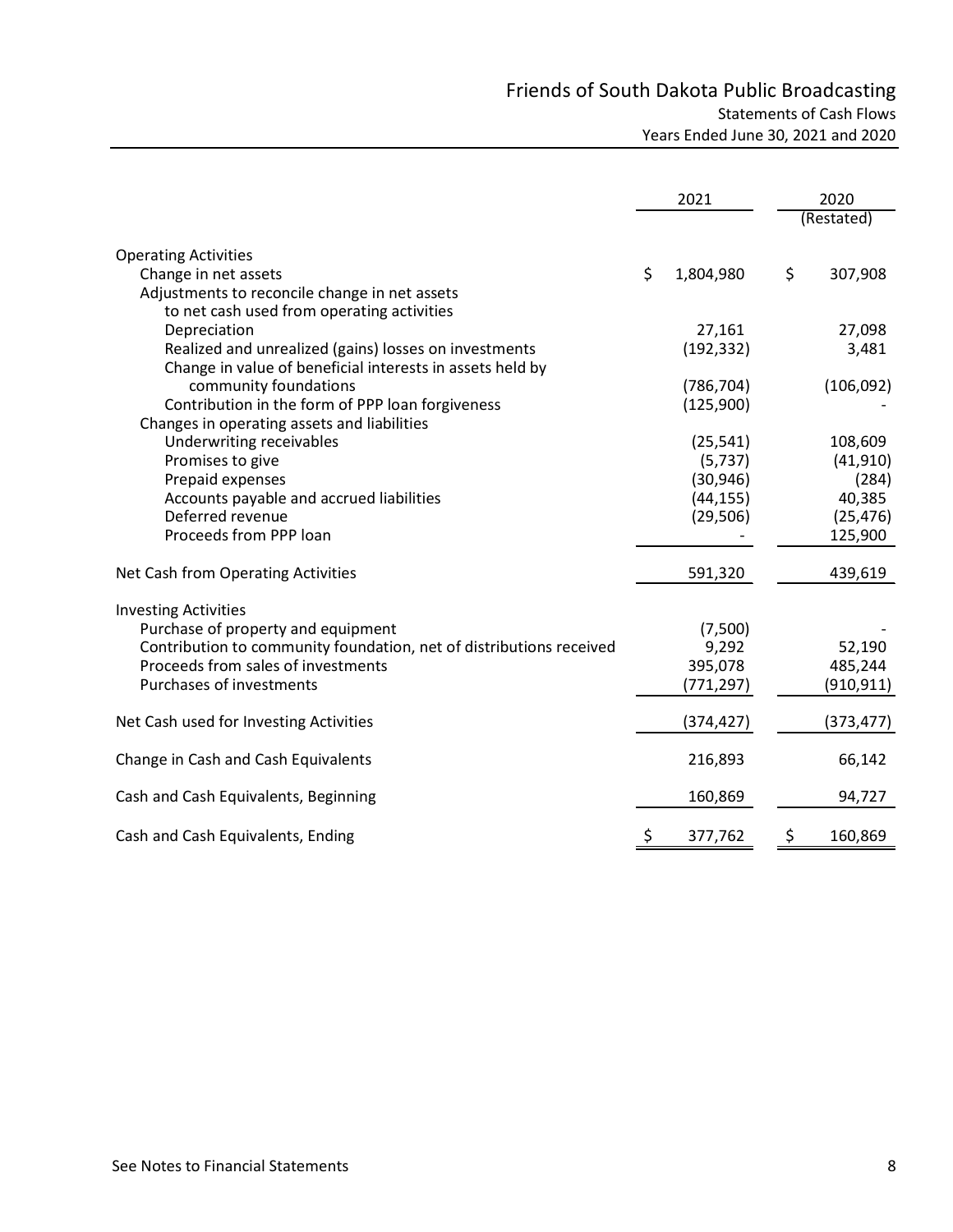## **Note 1 - Principal Activities and Significant Accounting Policies**

#### **Nature of Activities**

Friends of South Dakota Public Broadcasting (Organization) solicits funds in the name of, and with the approval of, the South Dakota Board of Directors for Educational Telecommunications. Created in 1974 as a nonprofit South Dakota organization, the organization is a component unit of the South Dakota Board of Directors for Educational Telecommunications agency.

The Friends of South Dakota Public Broadcasting supports lifelong learning for all South Dakotans through advocacy, leadership and responsible fundraising on behalf of South Dakota Public Broadcasting (SDPB).

#### **Cash and Cash Equivalents**

All cash and highly liquid financial instruments with original maturities of three months or less, which are neither held for nor restricted by donors for long-term purposes, are considered to be cash and cash equivalents. Cash and highly liquid financial instruments restricted for endowments that are perpetual in nature or other longterm purposes of the Organization are excluded from this definition.

#### **Receivables and Credit Policy**

Underwriting receivables consist primarily of noninterest-bearing amounts due for on-air technical and informative announcements to listeners of SDPB. Allowance for uncollectible underwriting receivables are determined based on historical experience, an assessment of economic conditions, and a review of subsequent collections. Underwriting receivables are written off when deemed uncollectible. At June 30, 2021 and 2020, no allowance was deemed necessary. The Organization underwriting accounts receivable as of July 1, 2020 was \$150,121.

#### **Promises to Give**

The Organization records unconditional promises to give when received. The Organization determined the allowance for uncollectible promises to give based on historical experience, an assessment of economic conditions, and a review of subsequent collections. Promises to give are written off when deemed uncollectible. No allowance for uncollectible promises to give was recorded as of June 30, 2021 and 2020.

#### **Property and Equipment**

Property and equipment additions over \$5,000 are recorded at cost, or if donated, at fair value on the date of donation. Depreciation is computed using the straight-line method over the estimated useful lives of the assets ranging from five to fifteen years. When assets are sold or otherwise disposed of, the cost and related depreciation are removed from the accounts, and any resulting gain or loss is included in the statements of activities. Costs of maintenance and repairs that do not improve or extend the useful lives of the respective assets are expensed currently.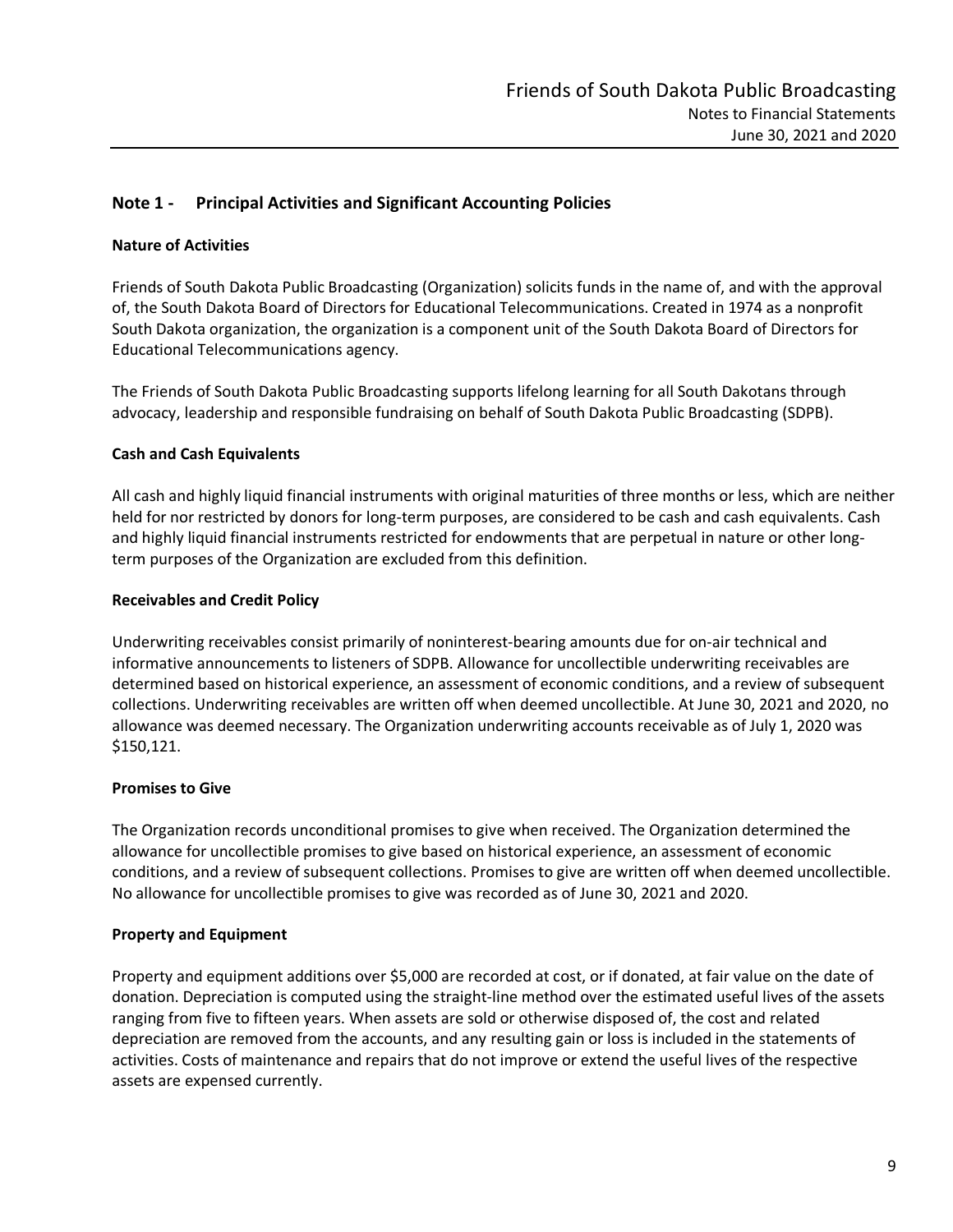## **Beneficial Interest in Assets Held by Community Foundations**

Beneficial interest in assets held by community foundations represents funds transferred to community foundations by the Organization where the Organization has specified the Organization as beneficiary. The Organization granted variance power to the community foundations which allows the community foundation to modify any condition or restriction on its distributions for any specified charitable purpose or to any specified organization if, in the sole judgment of the community foundations' Board of Directors, such as restriction or condition becomes unnecessary, incapable of fulfillment, or inconsistent with the charitable needs of the community. The Fund is held and invested by the community foundations for the benefit of the Organization and is reported at fair value in the statements of financial position, with trust distributions and changes in fair value recognized in the statements of activities.

## **Investments**

Investment purchases are recorded at cost, or if donated, at fair value on the date of donation. Thereafter, investments are reported at their fair values in the statements of financial position. Net investment return is reported in the statements of activities and consists of interest and dividend income, realized and unrealized capital gains and losses, less investment management and custodial fees. Investment income and gains restricted by a donor are reported as increases in net assets without donor restrictions if the restrictions are met (either by passage of time or by use) in the reporting period in which the income and gains are recognized.

## **Net Assets**

Net assets and revenues are classified based on the existence or absence of donor-imposed restrictions. Accordingly, net assets and changes therein are classified and reported as follows:

*Net Assets Without Donor Restrictions* – Net assets available for use in general operations and not subject to donor restrictions. The governing board has designated, from net assets without donor restrictions, net assets for a board-designated endowment.

*Net Assets With Donor Restrictions* – Net assets subject to donor restrictions. Some donor-imposed restrictions are temporary in nature, such as those that will be met by the passage of time or other events specified by the donor. Other donor restrictions are perpetual in nature, where the donor stipulates that resources be maintained in perpetuity. The Organization reports contributions restricted by donors as increases in net assets without donor restrictions if the restrictions expire (that is, when a stipulated time restriction ends or purpose restriction is accomplished) in the reporting period in which the revenue is recognized. All other donor-restricted contributions are reported as increases in net assets with donor restrictions, depending on the nature of the restrictions. When a restriction expires, net assets with donor restrictions are reclassified to net assets without donor restrictions and reported in the statements of activities as net assets released from restrictions.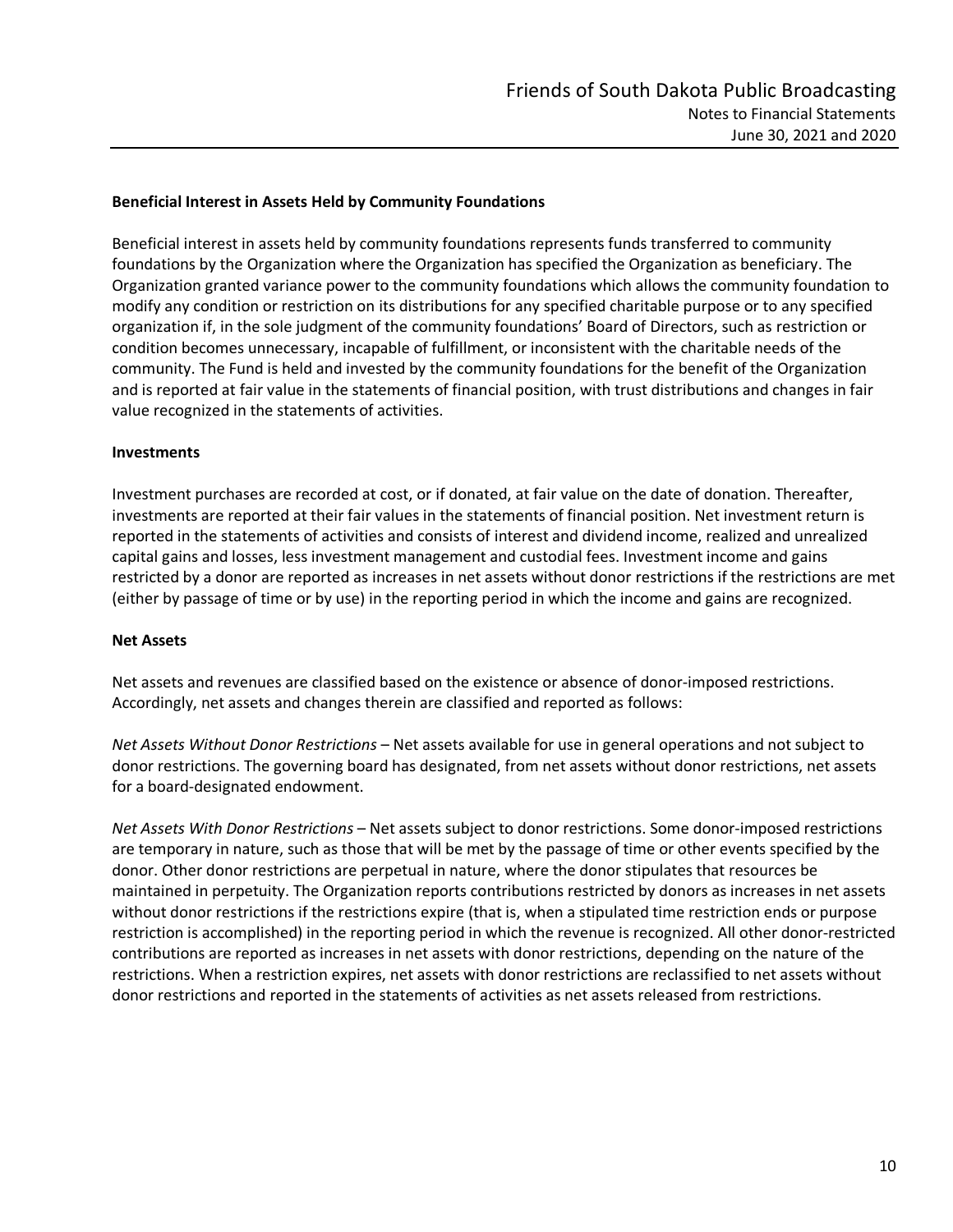#### **Revenue Recognition and Deferred Revenue**

The Organization recognizes revenue as the related services are provided as outlined in each respective underwriting contract. The performance obligations with respect to underwriting are satisfied as the related benefits are delivered over the term of the respective contract. Amounts collected in advance of the Organization's satisfaction of its contractual performance obligations are considered deferred revenue and is recognized when the Organization satisfies the related performance obligations.

Contributions are recognized when cash, securities or other assets, an unconditional promise to give, or notification of a beneficial interest is received. Conditional promises to give, that is, those with a measurable performance or other barrier, and a right of return, are not recognized until the conditions on which they depend have been substantially met.

#### **Donated Services and In-Kind Contributions**

Volunteers contribute significant amounts of time to the Organization's program services, administration, and fundraising and development activities; however, the financial statements do not reflect the value of these contributed services because they do not meet recognition criteria prescribed by generally accepted accounting principles. Contributed goods are recorded at fair value at the date of donation.

#### **Functional Allocation of Expenses**

The statements of functional expenses present the natural classification detail of expenses by function, which presents the natural classification detail of expenses by function. Accordingly, certain costs have been allocated among programs and supporting services benefited. The financial statements report certain categories of expenses that are attributed to more than one program or supporting function. Therefore, expenses require allocation on a reasonable basis that is consistently applied. The expenses that are allocated such as occupancy and depreciation, are allocated on a square footage basis.

#### **Income Taxes**

The Organization is organized as a South Dakota nonprofit corporation and has been recognized by the Internal Revenue Service (IRS) as exempt from federal income taxes under Section 501(a) of the Internal Revenue Code as an organization described in Section 501(c)(3), which qualify for the charitable contribution deduction. The Organization is annually required to file a Return of Organization Exempt from Income Tax (Form 990) with the IRS. In addition, the Organization is subject to income tax on net income that is derived from business activities that are unrelated to their exempt purposes. The Organization has determined it is not subject to unrelated business income tax and has not filed an Exempt Organization Business Income Tax Return (Form 990-T) with the IRS.

The Organization believes that it has appropriate support for any tax positions taken affecting its annual filing requirements, and as such, does not have any uncertain tax positions that are material to the financial statements. The Organization would recognize future accrued interest and penalties related to unrecognized tax benefits and liabilities in income tax expense if such interest and penalties are incurred.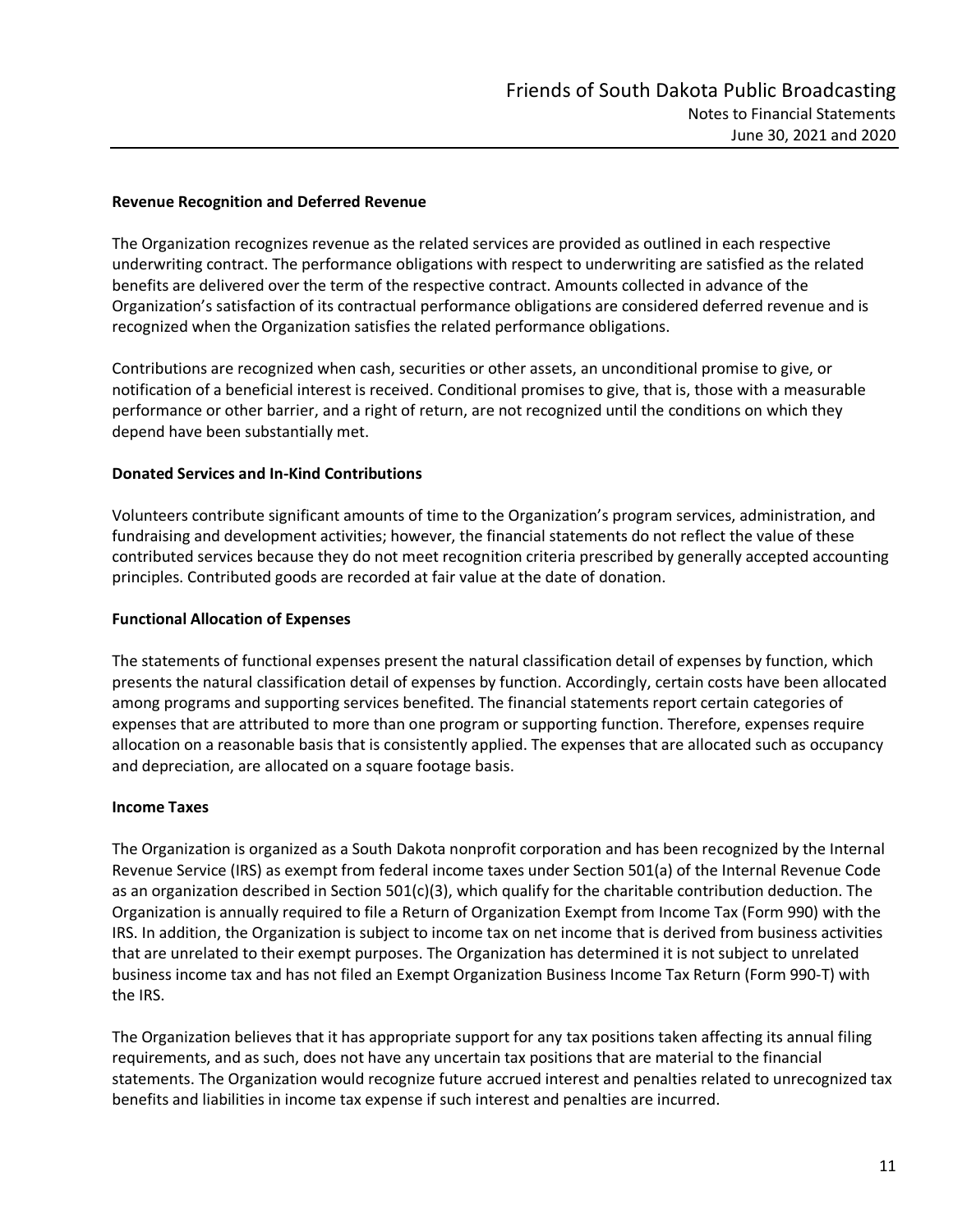## **Estimates**

The preparation of financial statements in conformity with generally accepted accounting principles requires management to make estimates and assumptions that affect the reported amounts of assets and liabilities at the date of the financial statements and the reported amounts of revenues and expenses during the reporting period. Actual results could differ from those estimates and those differences could be material.

## **Financial Instruments and Credit Risk**

The Organization manages deposit concentration risk by placing cash, money market accounts, and certificates of deposit with financial institutions believed by management to be creditworthy. At times, amounts on deposit may exceed insured limits or include uninsured investments in money market mutual funds. To date, the Organization has not experienced losses in any of these accounts. Credit risk associated with underwriting receivable and promises to give is considered to be limited due to high historical collection rates and because substantial portions of the outstanding amounts are due from members, corporations, and foundations supportive of the Organization's mission. Investments are made by investment managers whose performance is monitored by management and the Board of Directors. Although the fair values of investments are subject to fluctuation on a year-to-year basis, management and the Board of Directors believe that the investment policies and guidelines are prudent for the long-term welfare of the Organization.

#### **Reclassifications**

Certain reclassifications of amounts previously reported have been made to the accompanying financial statements to maintain consistency between periods presented. The reclassifications have no impact on previously reported net assets.

#### **Subsequent Events**

Management has evaluated subsequent events through December 15, 2021, the date that the financial statements were available to be issued.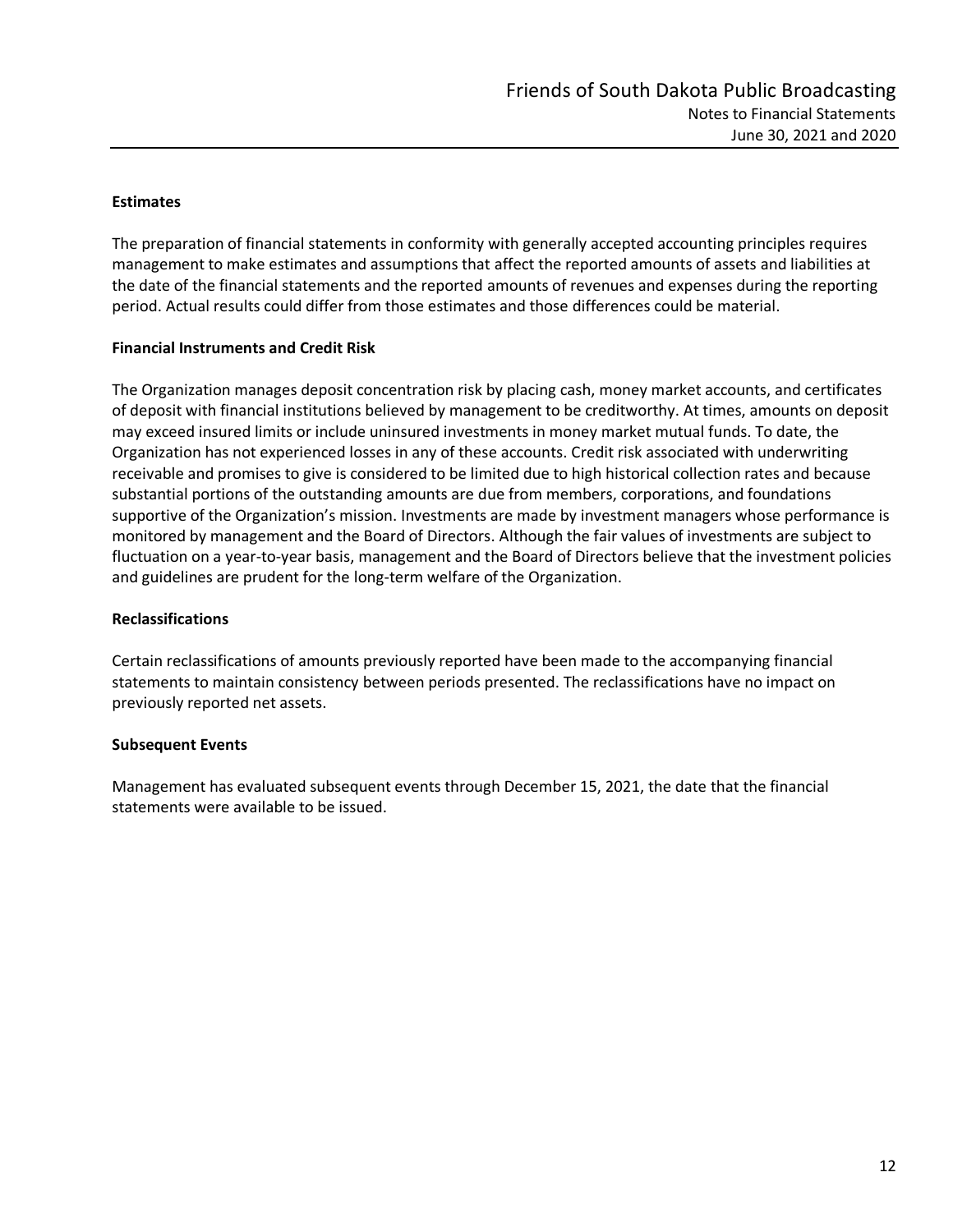## **Note 2 - Liquidity and Availability**

Financial assets available for general expenditure, that is, without donor or other restrictions limiting their use, within one year of the statement of financial position date, comprise the following:

|                                                                            | 2021 |                              |  | 2020                         |
|----------------------------------------------------------------------------|------|------------------------------|--|------------------------------|
|                                                                            |      |                              |  | (Restated)                   |
| Cash and cash equivalents<br>Underwriting receivable<br>Pledges receivable |      | 377,762<br>67,053<br>306,811 |  | 160,869<br>41,512<br>242,727 |
|                                                                            |      | 751,626                      |  | 445,108                      |

The Organization intends to maintain liquid financial assets sufficient to cover 90 days of general expenditures.

The Organization has a board-designated endowment. Although the Organization does not intend to spend from this board-designated endowment, these amounts could be made available if necessary.

#### **Note 3 - Fair Value of Assets**

Certain assets are reported at fair value in the financial statements. Fair value is the price that would be received to sell an asset or paid to transfer a liability in an orderly transaction in the principal, or most advantageous, market at the measurement date under current market conditions regardless of whether that price is directly observable or estimated using another valuation technique. Inputs used to determine fair value refer broadly to the assumptions that market participants would use in pricing the asset or liability, including assumptions about risk. Inputs may be observable or unobservable. Observable inputs are inputs that reflect the assumptions market participants would use in pricing the asset or liability based on market data obtained from sources independent of the reporting entity. Unobservable inputs are inputs that reflect the reporting entity's own assumptions about the assumptions market participants would use in pricing the asset or liability based on the best information available. A three-tier hierarchy categorizes the inputs as follows:

Level 1 – quoted prices (unadjusted) in active markets for identical assets that the Organization can access at the measurement date.

Level 2 – Inputs other than quoted prices included within Level 1 that are observable for the asset, either directly or indirectly. These include quoted prices for similar assets in active markets, quoted prices for identical or similar assets or liabilities in markets that are not active, inputs other than quoted prices that are observable for the asset, and market-corroborated inputs.

Level 3 – Unobservable inputs for the asset. In these situations, the Organization develops inputs using the best information available in the circumstances.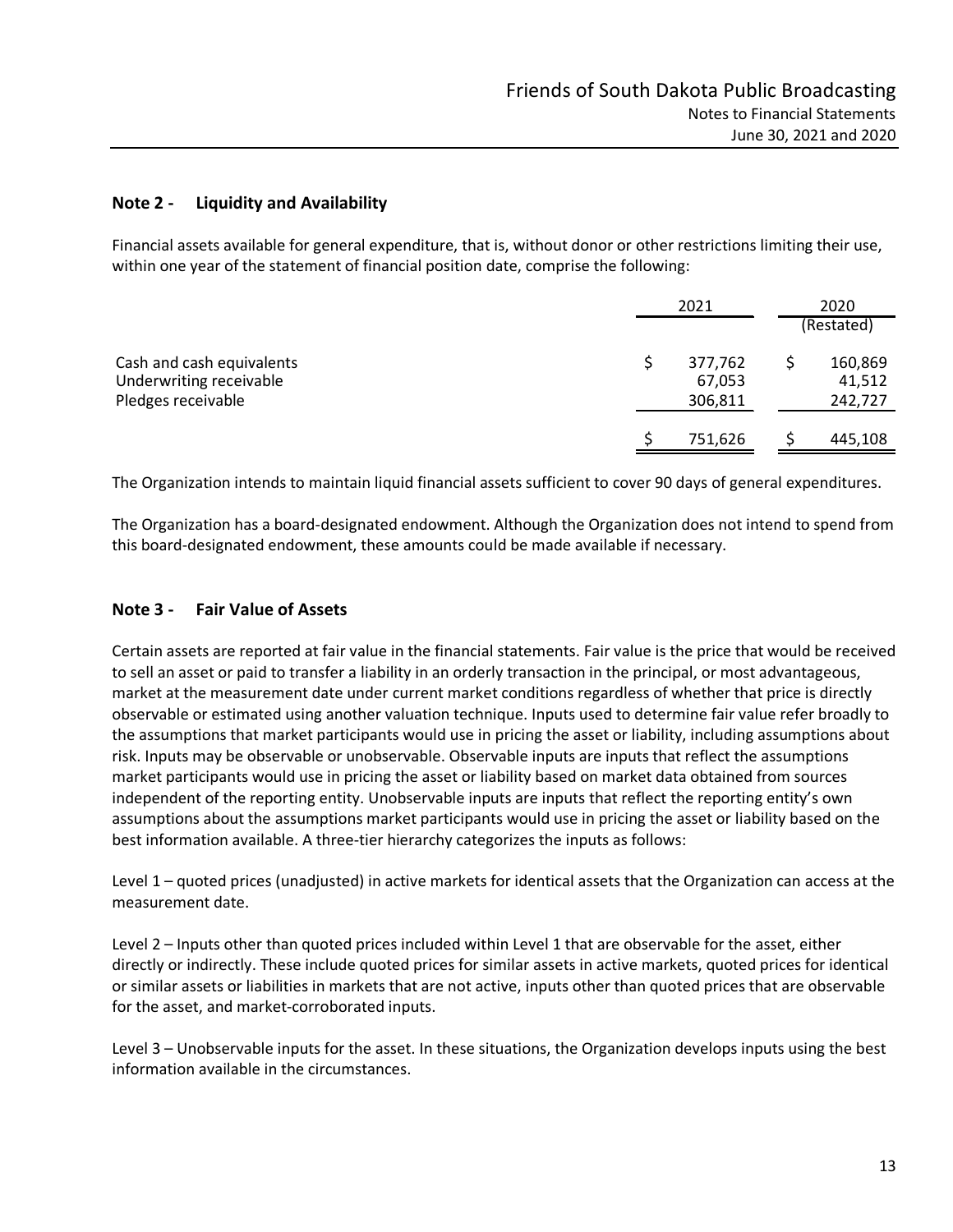|                                                                |    | Total             | Quoted Prices in<br><b>Active Markets</b><br>(Level 1) |           |    | Other Observable<br>Inputs<br>(Level 2) |     | Unobservable<br>Inputs<br>(Level 3) |
|----------------------------------------------------------------|----|-------------------|--------------------------------------------------------|-----------|----|-----------------------------------------|-----|-------------------------------------|
| June 30, 2021                                                  |    |                   |                                                        |           |    |                                         |     |                                     |
| Money market funds (at cost)                                   | \$ | 529,601           | \$                                                     |           | \$ |                                         | \$  |                                     |
| <b>Equity ETFs/Common Stock</b>                                |    | 902,522           |                                                        | 902,522   |    |                                         |     |                                     |
| <b>Fixed income ETFs</b><br>U.S Treasury bonds and notes       |    | 498,421<br>56,560 |                                                        | 498,421   |    |                                         |     |                                     |
| Other                                                          |    | 44,574            |                                                        |           |    | 56,560<br>44,574                        |     |                                     |
| Beneficial interest in assets held                             |    |                   |                                                        |           |    |                                         |     |                                     |
| by community foundations                                       |    | 3,735,380         |                                                        |           |    |                                         |     | 3,735,380                           |
|                                                                | S  | 5,767,058         | S                                                      | 1,400,943 | Ş  | 101,134                                 | \$. | 3,735,380                           |
| June 30, 2020 - Restated                                       |    |                   |                                                        |           |    |                                         |     |                                     |
| Money market funds (at cost)                                   | \$ | 532,326           | \$                                                     |           | \$ |                                         | \$  |                                     |
| <b>Equity ETFs/Common Stock</b>                                |    | 477,506           |                                                        | 477,506   |    |                                         |     |                                     |
| <b>Fixed income ETFs</b>                                       |    | 284,705           |                                                        | 284,705   |    |                                         |     |                                     |
| U.S Treasury bonds and notes                                   |    | 113,345           |                                                        |           |    | 113,345                                 |     |                                     |
| Preferred stock                                                |    | 43,053            |                                                        | 43,053    |    |                                         |     |                                     |
| Other                                                          |    | 12,192            |                                                        |           |    | 12,192                                  |     |                                     |
| Beneficial interest in assets held<br>by community foundations |    | 2,957,968         |                                                        |           |    |                                         |     | 2,957,968                           |
|                                                                |    | 4,421,095         | \$                                                     | 805,264   | \$ | 125,537                                 | \$  | 2,957,968                           |

Assets measured at fair value on a recurring basis at June 30, 2021 and 2020, respectively, are as follows:

The fair value of exchange traded funds and stocks are determined by references to quoted market prices. The fair value of U.S. Treasury bonds and notes and other investments is determined by reference to similar assets that are directly or indirectly observable in the marketplace. The fair value of the beneficial interests in assets held by the community foundation is based on the fair value of the fund investments as reported by the community foundation.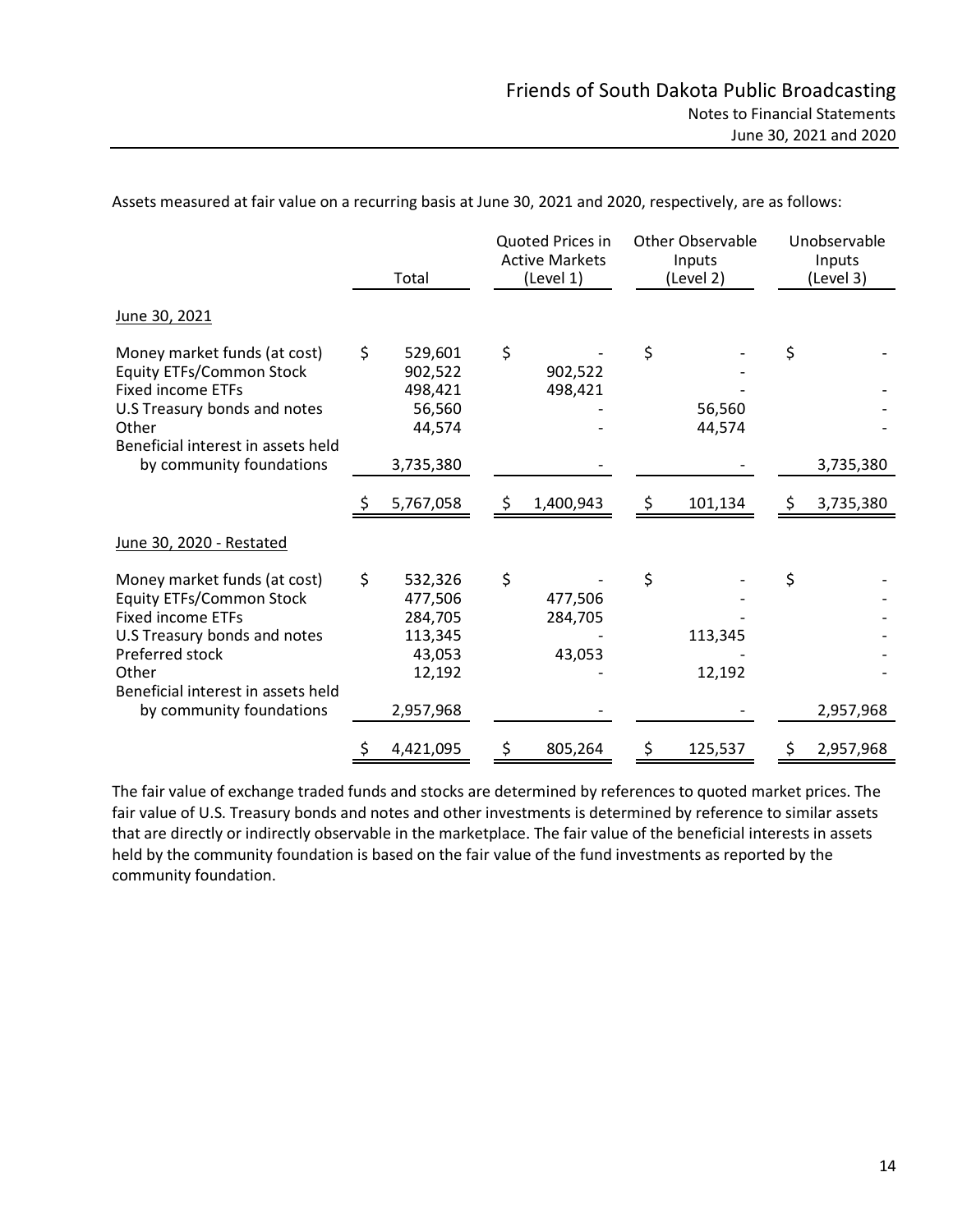Following is a reconciliation for Level 3 assets measured on a recurring basis for the years ended June 30, 2021 and 2020:

|                                                                                               | Assets Held by<br>Community<br>Foundations |
|-----------------------------------------------------------------------------------------------|--------------------------------------------|
| Balance at July 1, 2019 - Restated                                                            | \$<br>2,904,066                            |
| Total gains or losses<br>Included in change in net assets, net of fees<br>Purchases and sales | 106,092                                    |
| Contributions<br><b>Distributions</b>                                                         | 59,597<br>(111, 787)                       |
| Balance at June 30, 2020 - Restated                                                           | 2,957,968                                  |
| Total gains or losses<br>Included in change in net assets, net of fees<br>Purchases and sales | 786,704                                    |
| Distributions                                                                                 | (9,292)                                    |
| Balance at June 30, 2021                                                                      | 3,735,380                                  |

There were no transfers into or out of Level 3.

## **Note 4 - Promises to Give**

Unconditional promises to give are estimated to be collected as follows at June 30, 2021 and 2020:

|                                                            | 2021                        |  |                             |
|------------------------------------------------------------|-----------------------------|--|-----------------------------|
| Within one year<br>In one to five years<br>Over five years | 306,811<br>263,048<br>3,780 |  | 242,727<br>323,795<br>1,380 |
|                                                            | 573,639                     |  | 567,902                     |

At June 30, 2021 and 2020, four donors and three donors accounted for 51% and 35% of total promises to give, respectively. As of June 30, 2021 and 2020, \$89,750 and \$109,700 of the total promises to give are from board members of the Organization, respectively.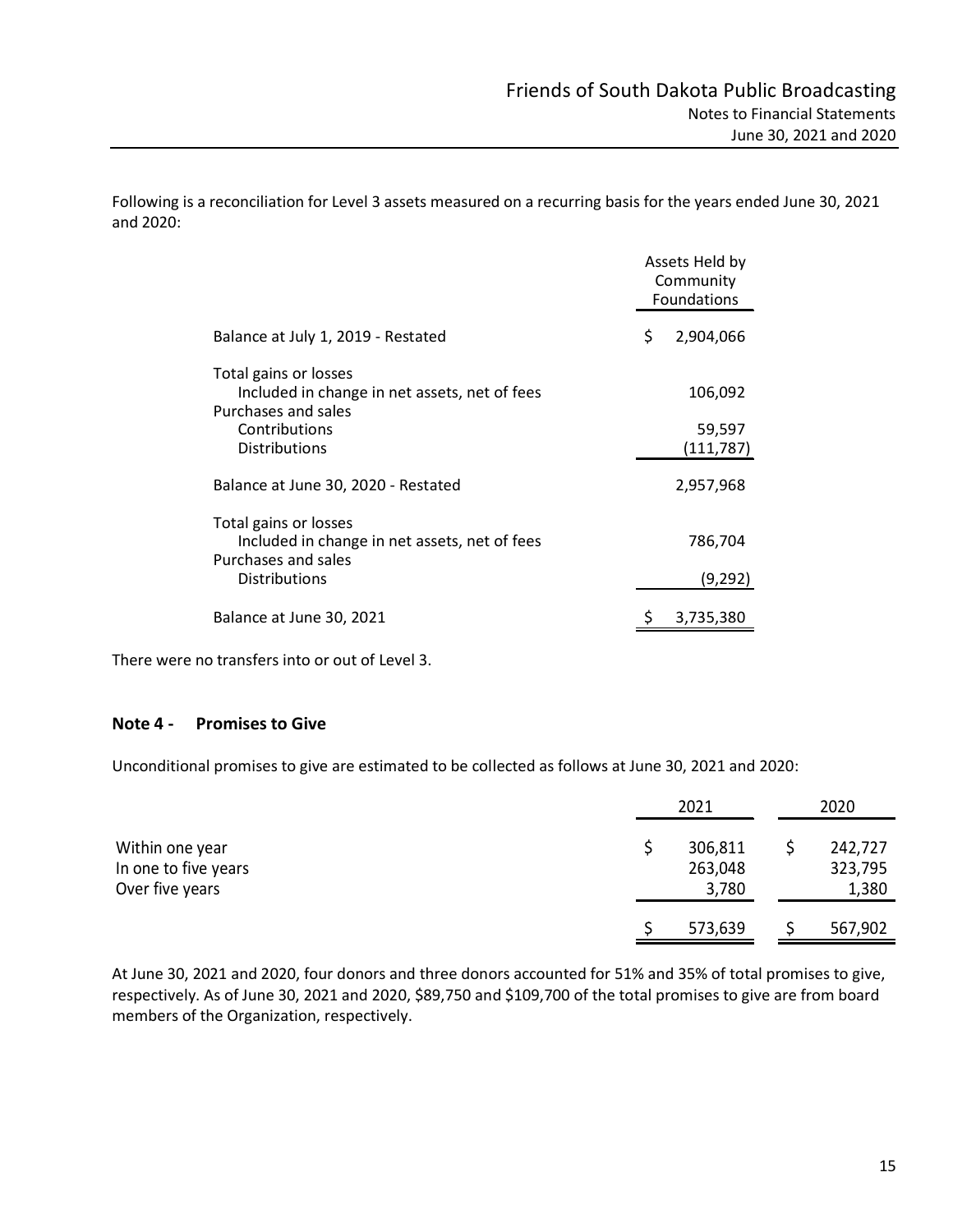# **Note 5 - Beneficial Interest in Assets Held by Community Foundations**

## **Agency Funds**

Agency endowment funds have been established with various Community Foundations (CFs) that names this Organization as the designated beneficiary of distributions from these funds. The CFs distribute a portion of the of the endowment to the Organization each year, up to 5% of the 12-quarter trailing average balance for Sioux Falls. The Organization granted variance power to these CFs which allows these CFs to modify any condition or restriction on its distributions for any specified charitable purpose or to any specified organization if, in the sole judgment of the CFs' Board of Directors, such restriction or condition becomes unnecessary, incapable of fulfillment, or inconsistent with the charitable needs of the community. The market value of these funds, plus net investment return, less distributions and fees at June 30, 2021 and 2020 is as follows:

|                                                                                              |     | Sioux Falls                       |    | South Dakota                |    |                                         |                                              | <b>Black Hills</b> | Total |
|----------------------------------------------------------------------------------------------|-----|-----------------------------------|----|-----------------------------|----|-----------------------------------------|----------------------------------------------|--------------------|-------|
| Balance, July 1, 2019 - Restated                                                             | \$. | 2,635,176                         | \$ | 98,435                      | \$ | 170,455                                 | \$<br>2,904,066                              |                    |       |
| Contributions<br>Net investment return<br>Investment management fees<br><b>Distributions</b> |     | 114,300<br>(19, 586)<br>(100,584) |    | 10,095<br>(942)<br>(5,030)  |    | 59,597<br>5,373<br>(3, 148)<br>(6, 173) | 59,597<br>129,768<br>(23, 676)<br>(111, 787) |                    |       |
| Balance, June 30, 2020 - Restated                                                            |     | 2,629,306                         |    | 102,558                     |    | 226,104                                 | 2,957,968                                    |                    |       |
| Net investment return<br>Investment management fees<br><b>Distributions</b>                  |     | 728,470<br>(22, 914)              |    | 19,768<br>(998)<br>(2, 427) |    | 66,013<br>(3,635)<br>(6, 865)           | 814,251<br>(27, 547)<br>(9, 292)             |                    |       |
| Balance, June 30, 2021                                                                       |     | 3,334,862                         |    | 118,901                     |    | 281,617                                 | 3,735,380                                    |                    |       |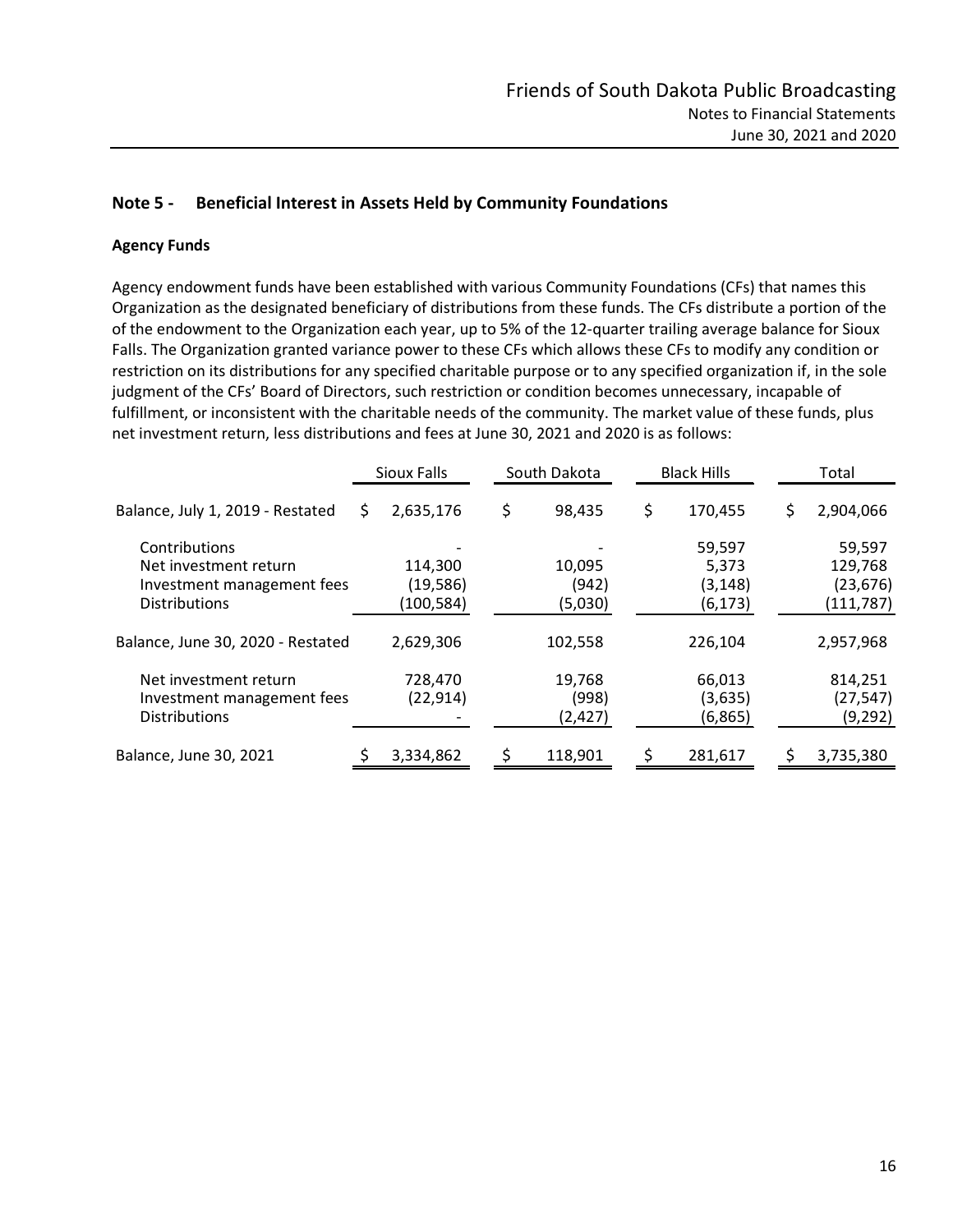## **Designated Funds**

Designated funds that name the Organization as a beneficiary that were directly established at the community foundations by various donors are not recorded as assets for the Organization until the respective foundation has determined the annual amounts to be distributed. The foundations have been granted variance power by the donors which allows the foundation to modify any condition or restriction on its distributions for any specified charitable purpose or to any specified organization. If, in the sole judgement of the foundation's Board of Directors, such restrictions or condition becomes unnecessary, incapable of fulfillment, or inconsistent with the charitable needs of the community. The market value of these funds, plus income or losses and less distributions and fees at June 30, 2021 and 2020 is as follows:

|                                                                                              |     | Sioux Falls                     | South Dakota<br>Watertown              |    |                      | Total |                                           |
|----------------------------------------------------------------------------------------------|-----|---------------------------------|----------------------------------------|----|----------------------|-------|-------------------------------------------|
| Balance, July 1, 2019 - Restated                                                             | \$. | 1,061,281                       | \$<br>117,083                          | \$ |                      | \$    | 1,178,364                                 |
| Contributions<br>Net investment return<br>Investment management fees<br><b>Distributions</b> |     | 58,627<br>(8, 178)<br>(41, 856) | 2,000<br>4,909<br>(648)                |    |                      |       | 2,000<br>63,536<br>(8,826)<br>(41, 856)   |
| Balance, June 30, 2020 - Restated                                                            |     | 1,069,874                       | 123,344                                |    |                      |       | 1,193,218                                 |
| Contributions<br>Net investment return<br>Investment management fees<br><b>Distributions</b> |     | 278,144<br>(9,004)              | 3,130<br>24,330<br>(1, 229)<br>(3,933) |    | 9,500<br>495<br>(29) |       | 12,630<br>302,969<br>(10, 262)<br>(3,933) |
| Balance, June 30, 2021                                                                       |     | 1,339,014                       | 145,642                                |    | 9,966                |       | 1,494,622                                 |

# **Note 6 - Endowment**

The Organization's endowment consists of funds that have been gifted to the Organization by donors without restrictions and have been designated as funds functioning as endowment by the board of directors. In the event that funds received by the Organization in the future are endowed by the donor, they will be treated as net assets with donor restrictions. As required by generally accepted accounting principles, net assets associated with endowment funds, including funds designated by the board of directors to function as endowments, are classified and reported based on the existence or absence of donor-imposed restrictions.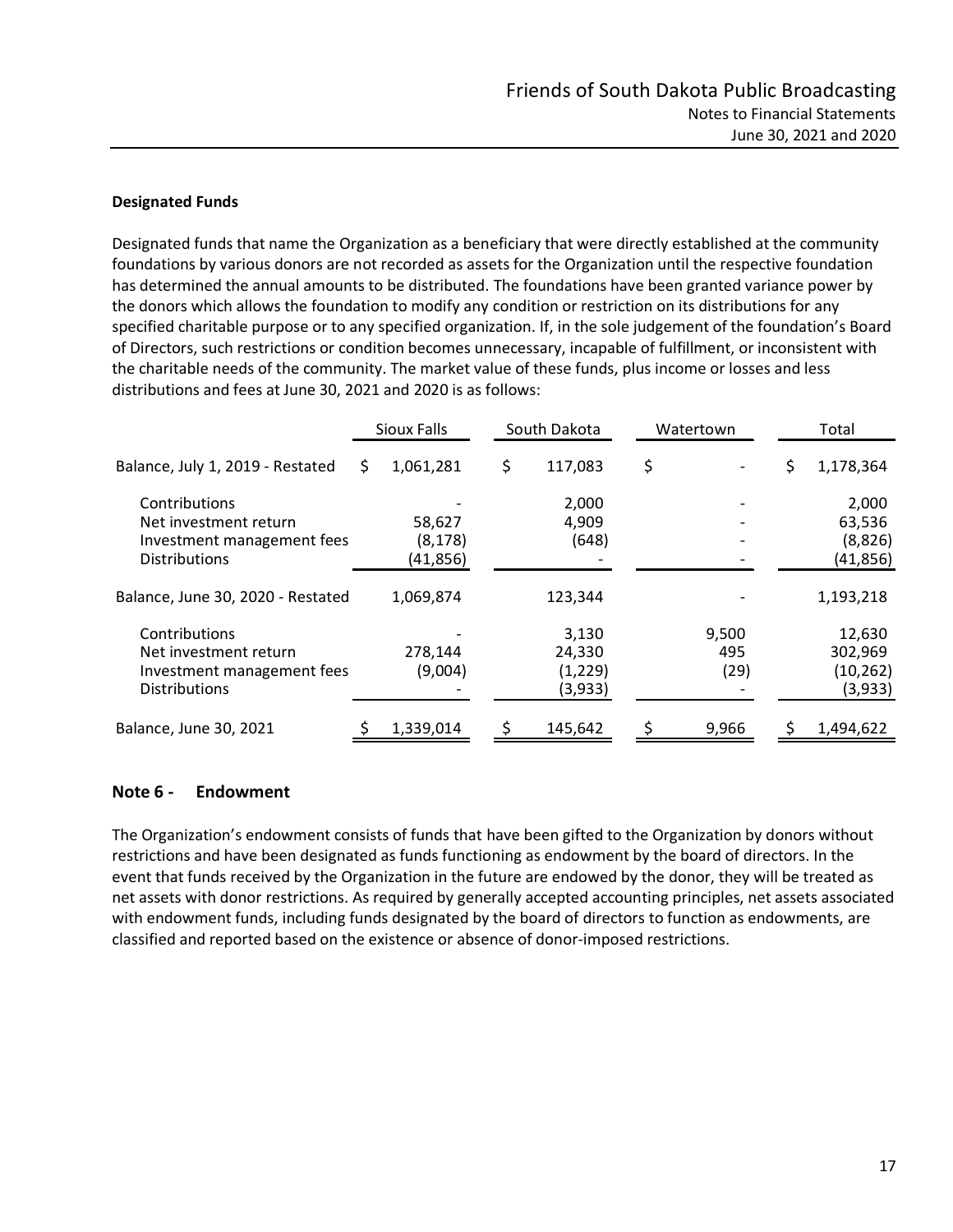## **Interpretation of Relevant Law**

The Board of Directors of the Organization has interpreted the Uniform Prudent Management of Institutional Funds Act (UPMIFA) as requiring the preservation of the fair value of the original gift as of the gift date of the donor-restricted endowment funds absent explicit donor stipulations to the contrary. As a result of this interpretation, the Organization retains in perpetuity (a) the original value of initial and subsequent gift amounts donated to the endowment and (b) accumulations to the endowment made in accordance with the direction of the applicable donor gift instrument at the time the accumulation is added. Donor-restricted amounts not retained in perpetuity are subject to appropriation for expenditure in a manner consistent with the standard of prudence prescribed by UPMIFA. In accordance with UPMIFA, the Organization considers the following factors in making a determination to appropriate or accumulate donor-restricted endowment funds:

- 1. The duration and preservation of the fund
- The purposes of the organization and the donor-restricted endowment fund
- 3. General economic conditions
- The possible effect of inflation and deflation
- 5. The expected total return from income and the appreciation of investments
- 6. Other resources of the organization
- 7. The investment policies of the organization.

Endowment net asset composition by type of fund as of June 30, 2021 is as follows:

|                                  | <b>Without Donor</b><br><b>Restrictions</b> |           | With Donor<br><b>Restrictions</b> |                          | Total |           |
|----------------------------------|---------------------------------------------|-----------|-----------------------------------|--------------------------|-------|-----------|
| Board-designated endowment funds |                                             | 2,031,678 |                                   | $\overline{\phantom{0}}$ |       | 2,031,678 |

Endowment net asset composition by type of fund as of June 30, 2020 is as follows:

|                                  | <b>Without Donor</b><br><b>Restrictions</b> | With Donor<br><b>Restrictions</b> | Total     |  |
|----------------------------------|---------------------------------------------|-----------------------------------|-----------|--|
| Board-designated endowment funds | 1.463.127                                   |                                   | 1,463,127 |  |

Changes in Endowment net assets for the years ended June 30, 2021 are as follows:

|                                                                                                                         | <b>Without Donor</b><br><b>Restrictions</b> | With Donor<br><b>Restrictions</b> | Total                           |  |
|-------------------------------------------------------------------------------------------------------------------------|---------------------------------------------|-----------------------------------|---------------------------------|--|
| Endowment net assets, beginning of year<br>Investment return, net<br>Contributions<br>Appropriation of endowment assets | 1,463,127<br>212,821<br>355,730             |                                   | 1,463,127<br>212,821<br>355,730 |  |
| Endowment net assets, end of year                                                                                       | 2,031,678                                   |                                   | 2,031,678                       |  |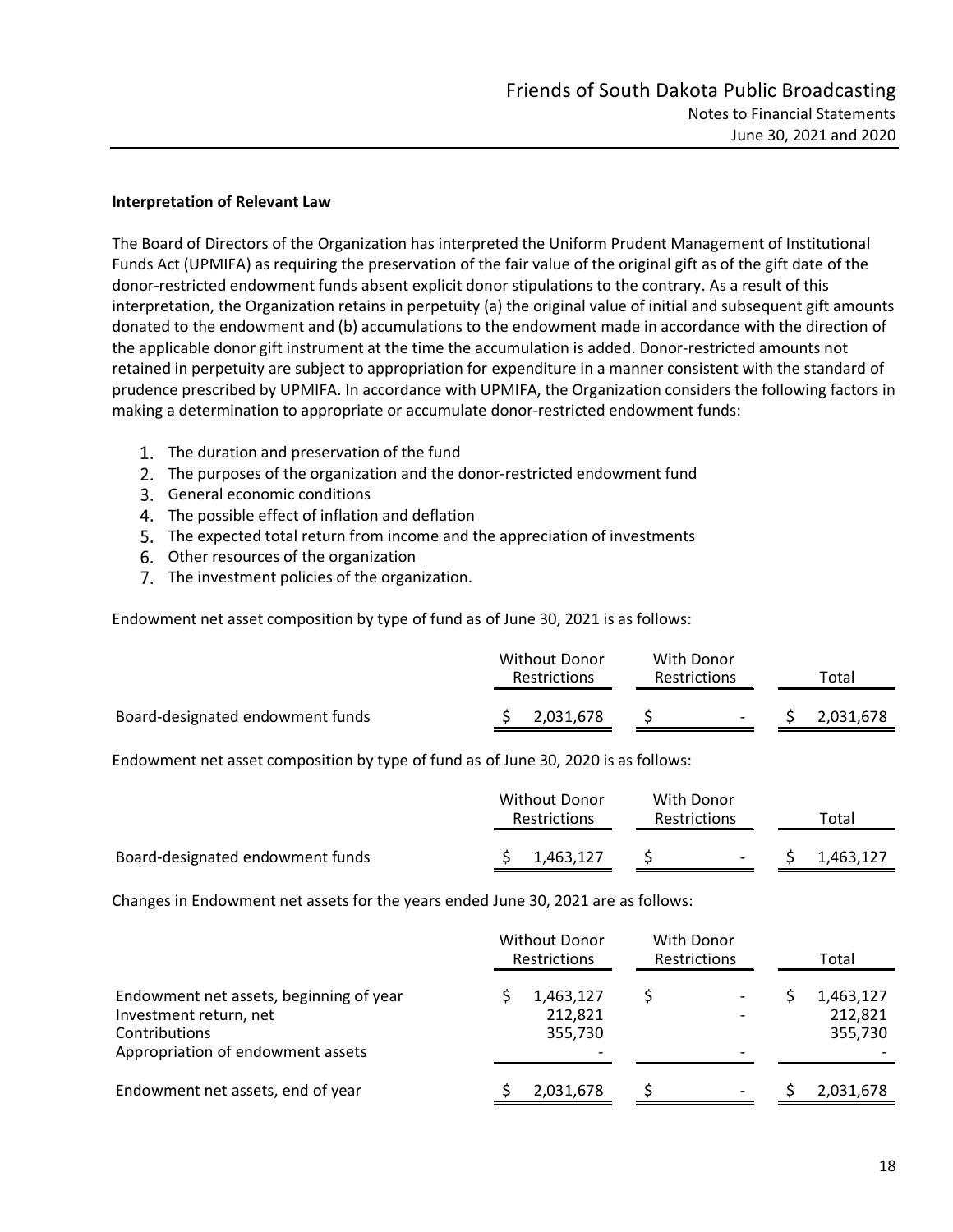Changes in Endowment net assets for the years ended June 30, 2020 are as follows:

|                                                                                                                         | <b>Without Donor</b><br>Restriction        | With Donor<br><b>Restrictions</b> | Total |                                            |  |
|-------------------------------------------------------------------------------------------------------------------------|--------------------------------------------|-----------------------------------|-------|--------------------------------------------|--|
| Endowment net assets, beginning of year<br>Investment return, net<br>Contributions<br>Appropriation of endowment assets | 1,040,941<br>23.886<br>430,800<br>(32,500) |                                   |       | 1,040,941<br>23,886<br>430,800<br>(32,500) |  |
| Endowment net assets, end of year                                                                                       | 1,463,127                                  |                                   |       | 1,463,127                                  |  |

## **Return Objectives and Risk Parameters**

The Organization has adopted investment and spending policies for investment assets that attempt to provide a predictable stream of income for the funding to programs supported by its endowment while seeking to maintain the purchasing power of the endowment assets. Investment assets include those assets of donorspecific funds that the Organization will designate for a specific purpose as well as board-designated funds. Under this policy, the assets are invested in a manner that seeks both preservation of capital and growth of capital on a real return basis. Asset allocation guidelines have been established for the assets based on liquidity needs and time horizon. The rebalancing of assets will occur annually, or as needed and will be reviewed by the board of directors. During the course of a complete market cycle, the total return objective shall be to achieve a return greater than capital market returns with similarly weighted asset allocation. Actual returns in any given year may vary from this amount.

# **Strategies Employed for Achieving Objectives**

To satisfy its long-term rate-of-return objectives, the Organization relies on a total return strategy in which investment returns are achieved through both capital appreciation (realized and unrealized) and current yield (interest and dividends). The Organization targets a diversified asset allocation that places a greater emphasis on equity-based investments to achieve its long-term return objectives within prudent risk constraints.

## **Spending Policy and How the Investment Objectives Relate to Spending Policy**

The Organization's Board of Directors elected to defer any spending and retain any or all such amounts in the endowment, and approve appropriations as needed.

# **Note 7 - Employee Benefits**

The Organization sponsors a tax-deferred 401(k) plan. The plan provides that employees who work 20 hours per week may voluntarily contribute 6 percent or more of their earnings to the plan. Employer contributions are matched by the Organization up to 6 percent after the first year of employment. Contributions to the 401(k) plan were \$35,186 and \$31,211 for the years ended June 30, 2021 and 2020, respectively.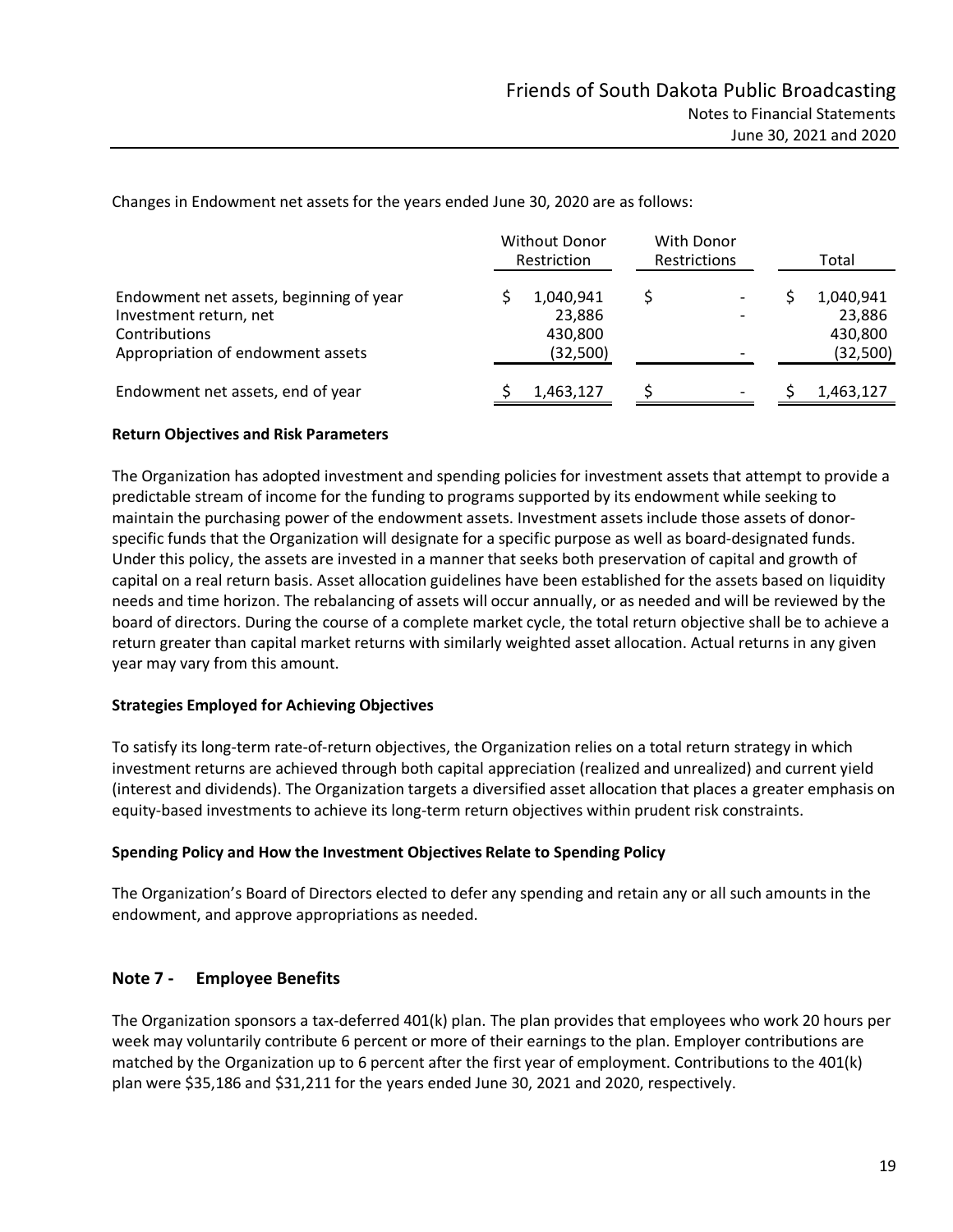# **Note 8 - Paycheck Protection Program (PPP) Loan**

The Organization received a \$125,900 loan under the Paycheck Protection Program (PPP) administered by a Small Business Administration (SBA) approved partner. The loan is uncollateralized and is fully guaranteed by the Federal government. The Organization has elected to account for the funding as a conditional contribution by applying ASC 958-605, *Not-for-Profit – Revenue Recognition.* The Organization initially recorded the loan as a refundable advance and subsequently recognized contribution revenue in accordance with guidance for conditional contributions, that is, once the measurable performance or other barrier and right of return of the PPP loan no longer existed. The Organization recognized \$125,900 as contribution revenue for the year ended June 30, 2021 as the Organization has received loan forgiveness from the SBA effective March 26, 2021.

# **Note 9 - Revenue from Underwriting Contracts**

The following table provides information about significant changes in deferred revenue for the years ended June 30, 2021 and 2020.

|                                                                                                            | 2021                | 2020<br>(Restated)   |
|------------------------------------------------------------------------------------------------------------|---------------------|----------------------|
| Deferred revenue, beginning of period<br>Revenue recognized that was included in deferred                  | 97.820              | 110.296              |
| revenue at the beginning of the year<br>Increases in deferred revenue due to cash received during the year | (97, 820)<br>68,314 | (110, 296)<br>97,820 |
| Deferred revenue, end of period                                                                            | 68,314              | 97,820               |

# **Note 10 - South Dakota Public Broadcasting**

The Organization provides substantial amount of support to South Dakota Public Broadcasting (SDPB) for programming. SDPB produces and broadcasts commercial-free programs and outreach projects. The Organization provided \$1,352,746 and \$1,206,556 in support to SDPB for the years ended June 30, 2021 and 2020, respectively.

Certain expenses related to SDPB's operations, including some salaries and rent, are paid by the Organization, which were \$97,074 and \$93,445 for the years ended June 30, 2021 and 2020, respectively. In addition, the Organization paid \$252,423 and \$224,718 on behalf of SDPB for operating expenses for the years ended June 30, 2021 and 2020, respectively.

The Organization paid \$103,595 and \$99,617 for the years ended June 30, 2021 and 2020, respectively, on behalf of SDPB for fees on a contract with South Dakota High School Activities Association.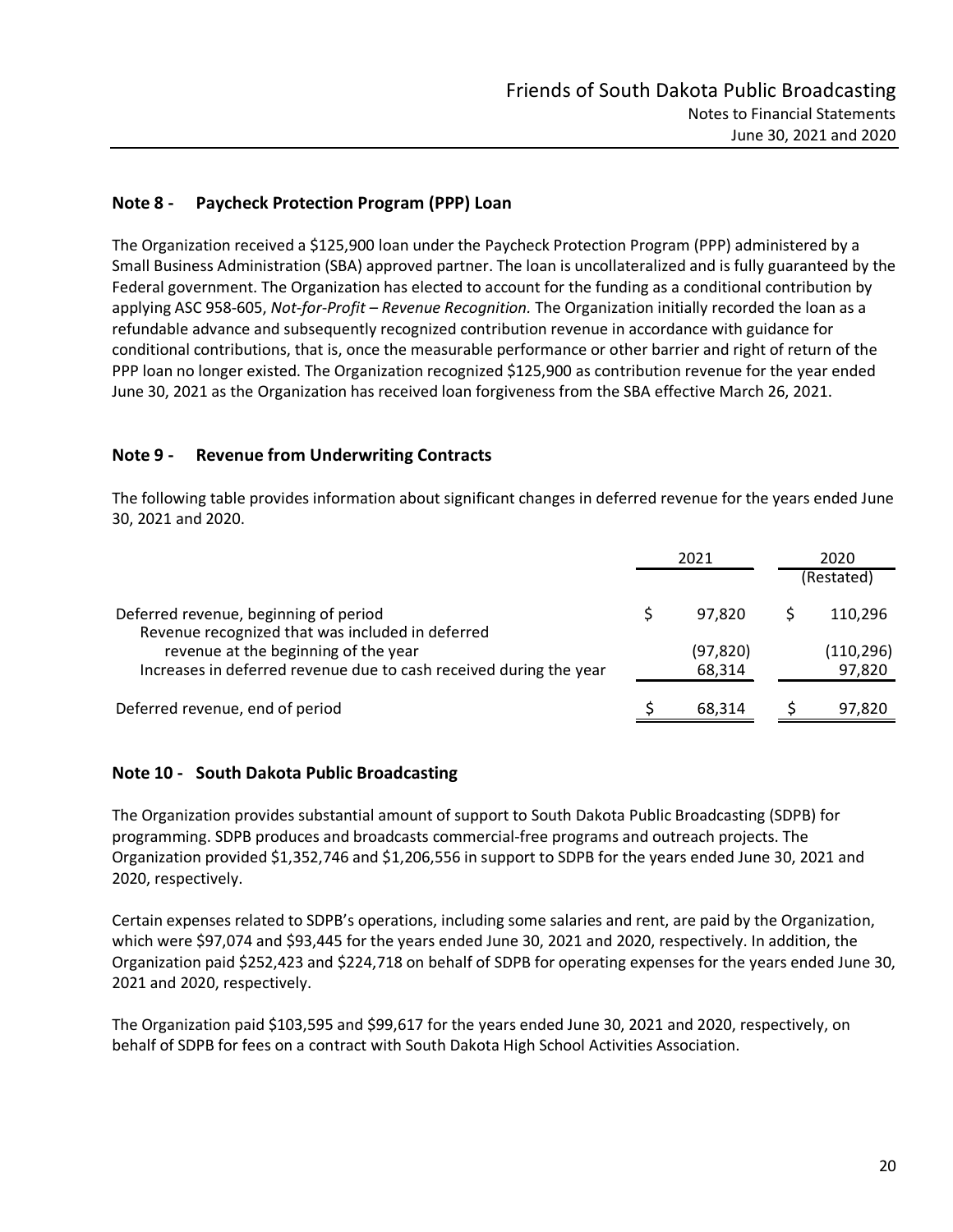# **Note 11 - Restatement Resulting from Correction of Errors**

During 2021, the Organization identified errors in the 2020 financial statements as it relates to the following:

- Promises to give with multiyear pledges due in future years were reclassified from current assets to other assets and from net assets without restrictions to nets assets with restrictions correcting an understatement of net assets with restrictions and an overstatement of net assets without restrictions;
- A portion of a commingled community foundation fund that included donor contributions received directly by the community foundation was removed as an asset of the Organization correcting an overstatement of beneficial interest in assets held by community foundations;
- Leasehold improvements paid for and expensed by the Organization in prior years was capitalized correcting an understatement of property and equipment, and;
- A portion of underwriting contracts in which the performance obligation had not yet been delivered were recognized as deferred revenue correcting an understatement of deferred revenue.

In addition, the Organization identified material reclassifications in the statement of functional expenses between program services, general and administrative, and fundraising that had no impact to changes in net assets. The material reclassifications were the result of a change in the methodology utilizing management's chart of account structure. Board designated investments were reclassified from current assets to assets limited as to use on the statement of financial position. In addition, there was an overstatement in revenue and expenses by \$93,445 relating to salaries and rent reimbursed by South Dakota Public Broadcasting; an understatement of depreciation expense of \$27,099 relating to leasehold improvements; and a reclassification of investment fees of \$30,446 to net investment return included in total revenue and other support which was previously presented as an operating expense.

Accordingly, amounts reported within the accompanying financial statements have been restated in the 2020 financial statements now presented to correct these errors and reclassifications.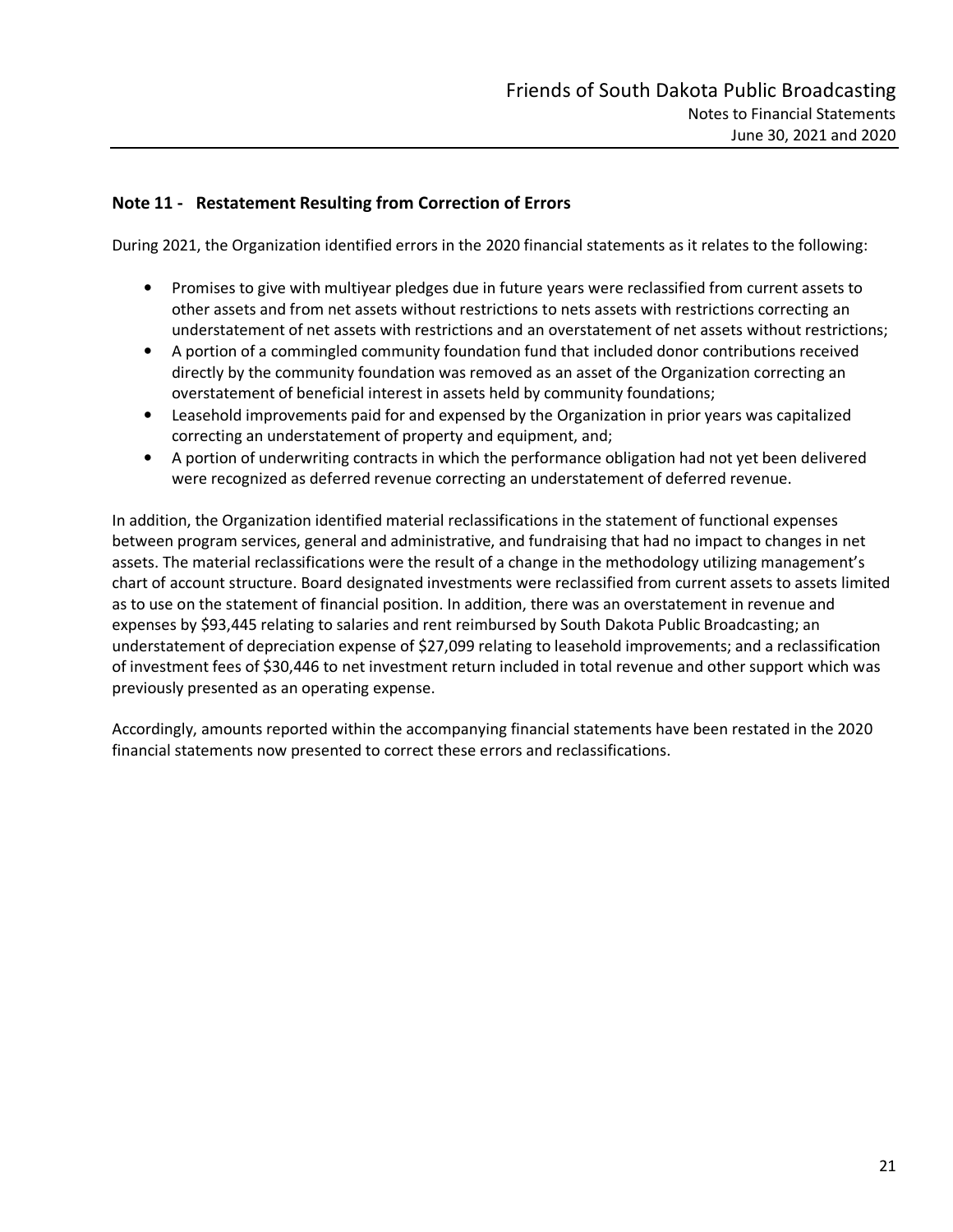The effect on the Organization's statement of financial position as of June 30, 2020 is as follows:

|                                           |    | As Previously<br>Reported |    | Correction of<br>Error and<br>Reclassifications |    | As Restated |  |
|-------------------------------------------|----|---------------------------|----|-------------------------------------------------|----|-------------|--|
| <b>Current Assets</b>                     |    |                           |    |                                                 |    |             |  |
| Underwriting receivables                  | \$ | 46,942                    | \$ | (5,430)                                         | \$ | 41,512      |  |
| Promises to give receivable               |    | 567,902                   |    | (325, 175)                                      |    | 242,727     |  |
| Investments                               |    | 1,463,127                 |    | (1,463,127)                                     |    |             |  |
| Total current assets                      |    | 2,239,124                 |    | (1,793,732)                                     |    | 445,392     |  |
| Assets Limited as to Use                  |    |                           |    |                                                 |    |             |  |
| Investments                               |    |                           |    | 1,463,127                                       |    | 1,463,127   |  |
| Property and equipment                    |    |                           |    |                                                 |    |             |  |
| Leasehold improvements                    |    |                           |    | 406,475                                         |    | 406,475     |  |
| Accumulated depreciation                  |    | (52, 611)                 |    | (76, 779)                                       |    | (129, 390)  |  |
| Total property and equipment              |    |                           |    | 329,696                                         |    | 329,696     |  |
| <b>Other Assets</b>                       |    |                           |    |                                                 |    |             |  |
| Promises to give receivable               |    |                           |    | 325,175                                         |    | 325,175     |  |
| Beneficial interest in assets held by     |    |                           |    |                                                 |    |             |  |
| community foundations                     |    | 3,081,312                 |    | (123, 344)                                      |    | 2,957,968   |  |
| <b>Total other assets</b>                 |    | 3,081,312                 |    | 201,831                                         |    | 3,283,143   |  |
| <b>Total assets</b>                       |    | 5,320,436                 |    | 200,922                                         |    | 5,521,358   |  |
| Liabilities and Net Assets                |    |                           |    |                                                 |    |             |  |
| <b>Current Liabilities</b>                |    |                           |    |                                                 |    |             |  |
| Accounts payable and accrued liabilities  |    | 62,264                    |    | 48,554                                          |    | 110,818     |  |
| Accrued leave payable                     |    | 48,554                    |    | (48, 554)                                       |    |             |  |
| Deferred revenue                          |    |                           |    | 97,820                                          |    | 97,820      |  |
| <b>Total current liabilities</b>          |    | 236,718                   |    | 97,820                                          |    | 334,538     |  |
| <b>Net Assets</b>                         |    |                           |    |                                                 |    |             |  |
| Without donor restrictions - undesignated |    | 539,279                   |    | (327, 692)                                      |    | 211,587     |  |
| Total without donor restrictions          |    | 2,002,406                 |    | (327, 692)                                      |    | 1,674,714   |  |
| With donor restrictions                   |    |                           |    |                                                 |    |             |  |
| Perpetual in nature                       |    | 3,081,312                 |    | (123, 344)                                      |    | 2,957,968   |  |
| Time-restricted for future periods        |    |                           |    | 554,138                                         |    | 554,138     |  |
| Total with donor restrictions             |    | 3,081,312                 |    | 430,794                                         |    | 3,512,106   |  |
| Total net assets                          |    | 5,083,718                 |    | 103,102                                         |    | 5,186,820   |  |
| Total liabilities and net assets          |    | 5,320,436                 |    | 200,922                                         |    | 5,521,358   |  |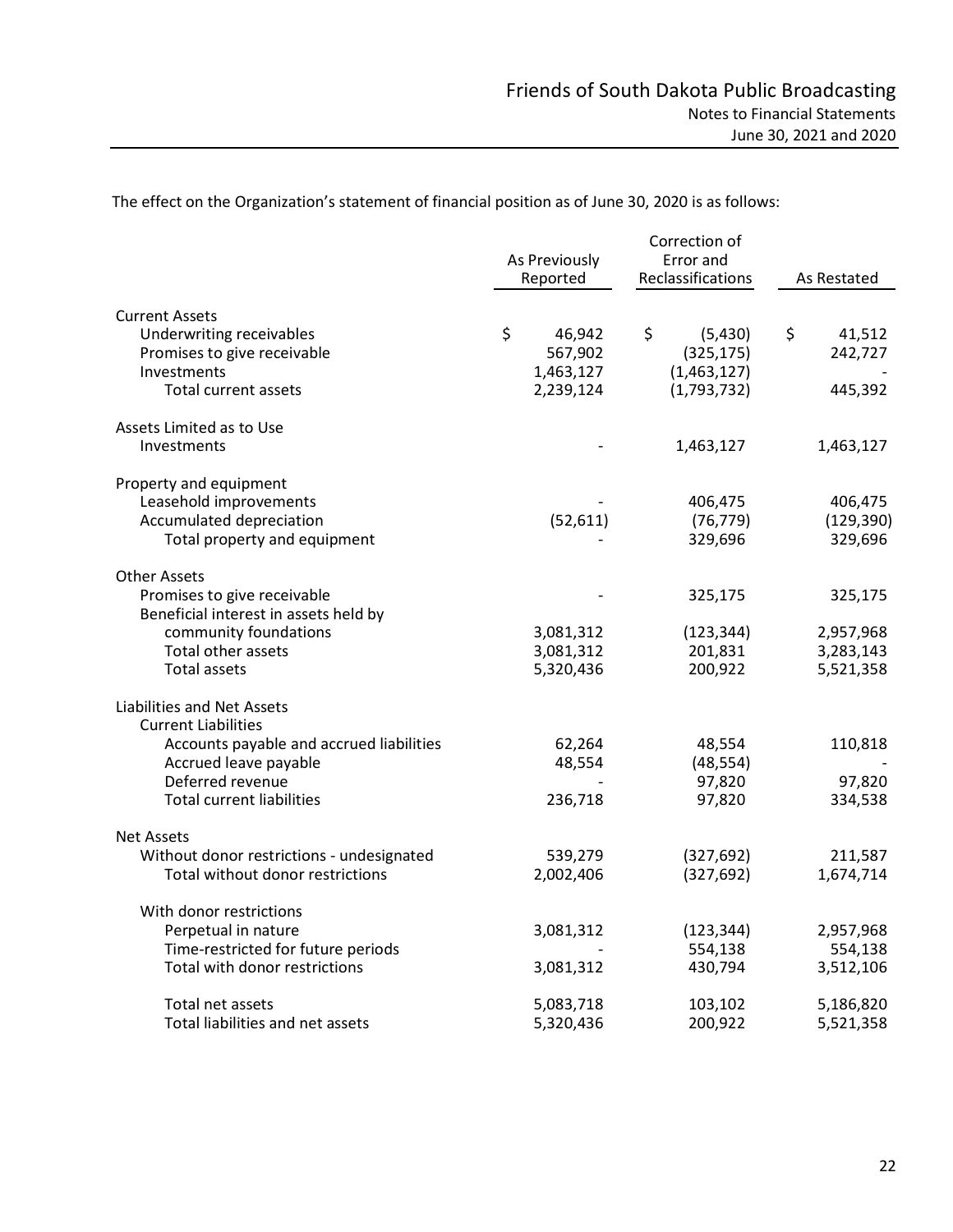The effect of the Organization's statement of activities for the year ended June 30, 2020 is as follows:

|                                                                                          |    | As Previously<br>Reported |    | Correction of<br>Error and<br>Reclassifications |    | As Restated            |  |
|------------------------------------------------------------------------------------------|----|---------------------------|----|-------------------------------------------------|----|------------------------|--|
| Net Assets Without Donor Restrictions<br>Revenue and Other Support                       |    |                           |    |                                                 |    |                        |  |
| Membership contributions<br>Underwriting                                                 | \$ | 2,425,954<br>656,595      | \$ | (410, 188)<br>7,047                             | \$ | 2,015,766<br>663,642   |  |
| Investment income<br>Net unrealized gain/loss on investments                             |    | 33,489<br>(3,481)         |    | (33, 489)<br>3,481                              |    |                        |  |
| Net investment return                                                                    |    |                           |    | 23,886                                          |    | 23,886                 |  |
| Miscellaneous                                                                            |    | 106,204                   |    | (93, 444)                                       |    | 12,760                 |  |
| Net assets released from restrictions<br>Total revenue and other support                 |    | 34,152<br>3,593,492       |    | 8,848<br>(493, 859)                             |    | 43,000<br>3,099,633    |  |
| Expenses                                                                                 |    |                           |    |                                                 |    |                        |  |
| Program services expenses<br>Supporting services expenses                                |    | 1,760,894                 |    | (136, 558)                                      |    | 1,624,336              |  |
| Management and general                                                                   |    | 658,364                   |    | (471, 026)                                      |    | 187,338                |  |
| Fundraising                                                                              |    | 1,002,135                 |    | 510,793                                         |    | 1,512,928              |  |
| Total supporting services expenses<br><b>Total expenses</b>                              |    | 1,660,499<br>3,421,393    |    | 39,767<br>(96, 791)                             |    | 1,700,266<br>3,324,602 |  |
| Change in Net Assets Without Donor Restrictions<br>Net Assets Without Donor Restrictions |    | 172,099                   |    | (397,068)                                       |    | (224, 969)             |  |
| Beginning of Year<br>End of Year                                                         |    | 1,830,307<br>2,002,406    |    | 69,376<br>(327, 692)                            |    | 1,899,683<br>1,674,714 |  |
| Net Assets With Donor Restrictions<br>Revenue and Other Support                          |    |                           |    |                                                 |    |                        |  |
| Membership contributions                                                                 |    |                           |    | 410,188                                         |    | 410,188                |  |
| Grants, gifts, and donations                                                             |    | 61,597                    |    | (2,000)                                         |    | 59,597                 |  |
| Investment income                                                                        |    | 73,458                    |    | (73, 458)                                       |    |                        |  |
| Net unrealized gain/loss on investments<br>Change in value of beneficial interests in    |    | 61,218                    |    | (61, 218)                                       |    |                        |  |
| assets held by community foundations                                                     |    |                           |    | 106,092                                         |    | 106,092                |  |
| Net assets relased from restrictions<br>Total revenue and other support                  |    | (34, 152)<br>162,121      |    | (8, 848)<br>370,756                             |    | (43,000)<br>532,877    |  |
| Change in Net Assets With Donor Restrictions<br>Net Assets With Donor Restrictions       |    | 162,121                   |    | 370,756                                         |    | 532,877                |  |
| Beginning of Year<br>End of Year                                                         |    | 2,919,191<br>3,081,312    |    | 60,038<br>430,794                               |    | 2,979,229<br>3,512,106 |  |
| Change in Total Net Assets                                                               |    | 334,220                   |    | (26, 312)                                       |    | 307,908                |  |
| Net Assets, Beginning of Year                                                            |    | 4,749,498                 |    | 129,414                                         |    | 4,878,912              |  |
| Net Assets, End of Year                                                                  |    | 5,083,718                 |    | 103,102                                         |    | 5,186,820              |  |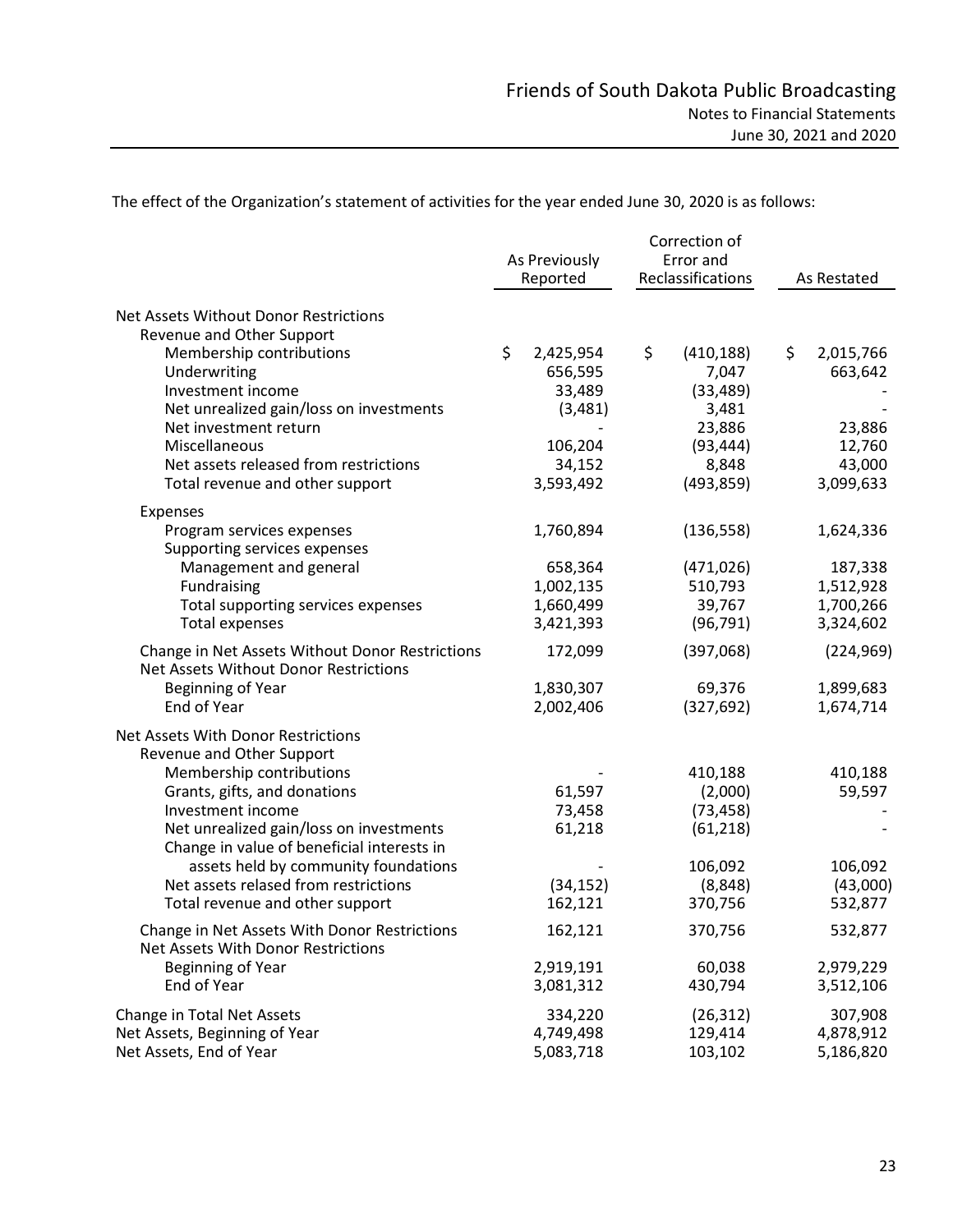The effect of the Organization's statement of cash flows for the year ended June 30, 2020 is as follows:

|                                                                                                    |    | As Previously<br>Reported |    | Correction of<br>Error and<br>Reclassifications |    | As Restated |  |
|----------------------------------------------------------------------------------------------------|----|---------------------------|----|-------------------------------------------------|----|-------------|--|
| <b>Operating Activities</b>                                                                        |    |                           |    |                                                 |    |             |  |
| Change in net assets                                                                               | \$ | 334,220                   | \$ | (26, 312)                                       | \$ | 307,908     |  |
| Depreciation                                                                                       |    |                           |    | 27,098                                          |    | 27,098      |  |
| Realized and unrealized losses on investments<br>Change in value of beneficial interests in assets |    |                           |    | 3,481                                           |    | 3,481       |  |
| held by community foundations, net                                                                 |    |                           |    | (106, 092)                                      |    | (106, 092)  |  |
| Underwriting receivables                                                                           |    | 103,179                   |    | 5,430                                           |    | 108,609     |  |
| Deferred revenue                                                                                   |    | (13,000)                  |    | (12, 476)                                       |    | (25, 476)   |  |
| Proceeds from PPP loan                                                                             |    |                           |    | 125,900                                         |    | 125,900     |  |
| Net Cash from Operating Activities                                                                 |    | 422,591                   |    | 17,029                                          |    | 439,620     |  |
| <b>Investing Activities</b>                                                                        |    |                           |    |                                                 |    |             |  |
| Changes in investments                                                                             |    | (482, 347)                |    | 482,347                                         |    |             |  |
| Contribution to community foundation,                                                              |    |                           |    |                                                 |    |             |  |
| net of distributions received                                                                      |    |                           |    | 52,190                                          |    | 52,190      |  |
| Proceeds from sales of investments                                                                 |    |                           |    | 485,244                                         |    | 485,244     |  |
| Purchases of investments                                                                           |    |                           |    | (910,911)                                       |    | (910, 911)  |  |
| Net Cash used for Investing Activities                                                             |    | (482, 347)                |    | 108,870                                         |    | (373, 477)  |  |
| <b>Financing Activities</b>                                                                        |    |                           |    |                                                 |    |             |  |
| Proceeds from debt                                                                                 |    | 125,900                   |    | (125,900)                                       |    |             |  |

The effect of the Organization's statement of functional expenses for the year ended June 30, 2020 is as follows:

|                                                                                 | As Previously<br>Reported |                                                | Correction of<br>Error and<br>Reclassifications |                                                  | As Restated |                                                |
|---------------------------------------------------------------------------------|---------------------------|------------------------------------------------|-------------------------------------------------|--------------------------------------------------|-------------|------------------------------------------------|
| Program services<br>General and administrative<br>Fundraising<br>Total expenses |                           | 1,760,894<br>658,364<br>1,002,135<br>3,421,393 |                                                 | (136, 558)<br>(471, 026)<br>510,793<br>(96, 791) |             | 1,624,336<br>187,338<br>1,512,928<br>3,324,602 |